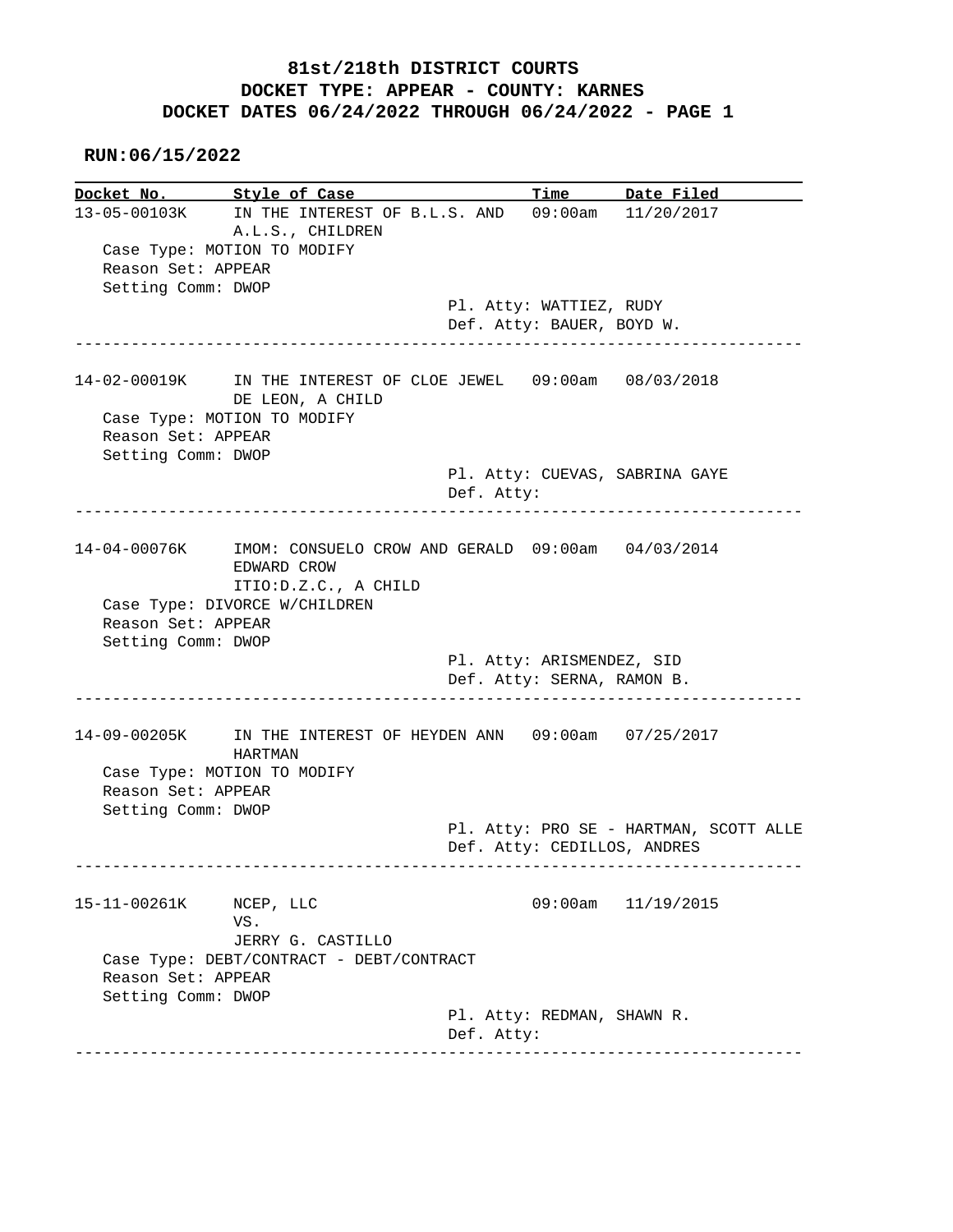|                                          | <u>Style of Case</u>                                                                                      |            |                             | Time Date Filed                                                   |
|------------------------------------------|-----------------------------------------------------------------------------------------------------------|------------|-----------------------------|-------------------------------------------------------------------|
| 16-02-00047K                             | PERFORMANCE CONTRACTING, INC.<br>VS.<br>LOUISIANA CRANE &<br>CONSTRUCTION, LLC                            |            |                             | 09:00am 02/19/2016                                                |
|                                          | Case Type: ALL OTHER CIVIL CASES                                                                          |            |                             |                                                                   |
| Reason Set: APPEAR                       |                                                                                                           |            |                             |                                                                   |
| Setting Comm: DWOP                       |                                                                                                           |            |                             |                                                                   |
|                                          |                                                                                                           |            |                             | Pl. Atty: WESTCOTT, WILLIAM B.<br>Def. Atty: CUNNINGHAM, DAVID L. |
| 16-09-00237K                             | ITIO: J.R., J.R.G. AND J.J.S., $09:00am$ $09/03/2019$<br>CHILDREN<br>Case Type: MOTION TO MODIFY          |            |                             |                                                                   |
| Reason Set: APPEAR                       |                                                                                                           |            |                             |                                                                   |
| Setting Comm: DWOP                       |                                                                                                           |            |                             |                                                                   |
|                                          |                                                                                                           |            | Pl. Atty: BARRERA, GRACE C. |                                                                   |
|                                          |                                                                                                           |            | Def. Atty: DOCKERY, KIRK    |                                                                   |
| 17-04-00099K                             | ITIO: LUIS MUNOZ AND MARINA 09:00am 12/07/2018                                                            |            |                             |                                                                   |
| Reason Set: APPEAR<br>Setting Comm: DWOP | MARQUEEN MUNOZ, CHILDREN<br>Case Type: MOTION TO MODIFY                                                   |            |                             |                                                                   |
|                                          |                                                                                                           | Def. Atty: | Pl. Atty: VESTAL, RICK      |                                                                   |
| 17-05-00106K                             | ANDREA MALONE AND ANDREA<br>MALONE AND RASHAD MALONE,<br>INDIVIDUALLY & A/N/F/ OF<br>M.M., A MINOR<br>VS. |            |                             | 09:00am 05/01/2017                                                |
|                                          | ORLANDO F. CRUZ MARTINEZ,                                                                                 |            |                             |                                                                   |
|                                          | XCAM, LLC AND JOHN DOES 1-4                                                                               |            |                             |                                                                   |
|                                          | Case Type: ALL OTHER CIVIL CASES                                                                          |            |                             |                                                                   |
| Reason Set: APPEAR                       |                                                                                                           |            |                             |                                                                   |
| Setting Comm: DWOP                       |                                                                                                           |            |                             | Pl. Atty: GABBAY, LEONARD B.                                      |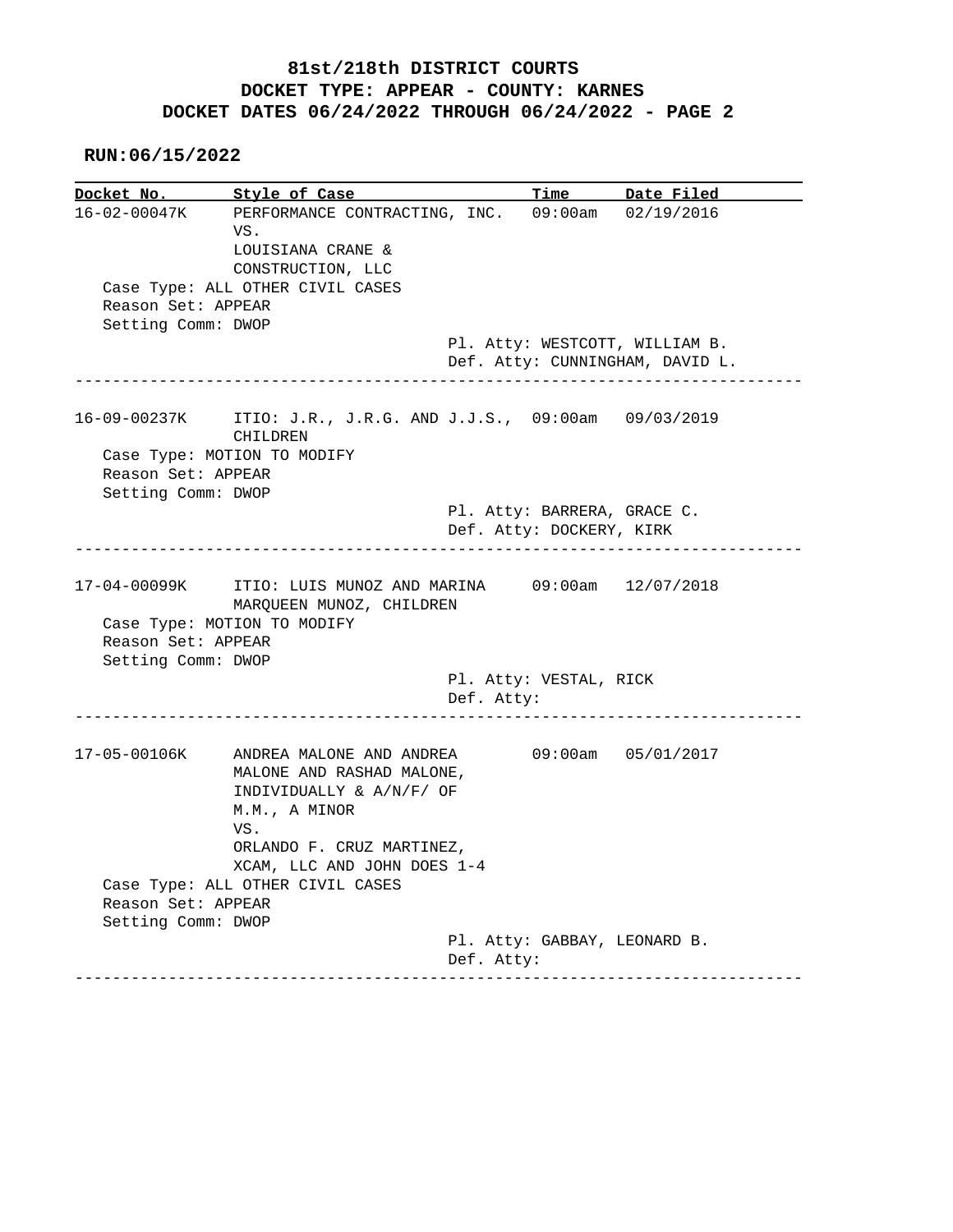**RUN:06/15/2022**

**Docket No.** Style of Case Time Date Filed 17-06-00158K GLOBE CHEMICAL, LLC 09:00am 06/23/2017 VS. PYOTE WATER SYSTEMS, LLC ET AL Case Type: ALL OTHER CIVIL CASES Reason Set: APPEAR Setting Comm: DWOP Pl. Atty: BIGBEE, RYAN J. Def. Atty: ------------------------------------------------------------------------------ 17-08-00194K ROY BENNETSON 09:00am 08/23/2017 VS. JUAN DE LOS SANTOS, WES OILFIELD SERVICES, LLC, TIERRA LEASE SERVICE, LLC AND GLOBAL EQUIPMENT MANAGEMENT, LLC Case Type: ALL OTHER CIVIL CASES Reason Set: APPEAR Setting Comm: DWOP Pl. Atty: DANIEL, STEPHEN L. Def. Atty: CASTAGNA, LYNN S. Def. Atty: Def. Atty: Def. Atty: CASTAGNA, LYNN S. ------------------------------------------------------------------------------ 18-01-00002K IN THE MATTER OF THE MARRIAGE 09:00am 01/03/2018 OF DAPHNE DIANE RAMSEY AND RONALD CRAIG RAMSEY JR. & ITIO: D.M.R., C.M.R. AND D.M.R, CHILDREN Case Type: DIVORCE WITH CHILDREN Reason Set: APPEAR Setting Comm: DWOP Pl. Atty: ROWELL, TRENT C. Pl. Atty: KUVET, BARBARA TREVINO Def. Atty: WILKERSON, DAVID B. ------------------------------------------------------------------------------ 18-04-00013TXK KARNE CITY ISD 09:00am 04/19/2018 VS. HENRIETTA NEAL, ET AL Case Type: TAX CASES Reason Set: APPEAR Setting Comm: DWOP Pl. Atty: GARCIA, JEFFREY M. Def. Atty: ------------------------------------------------------------------------------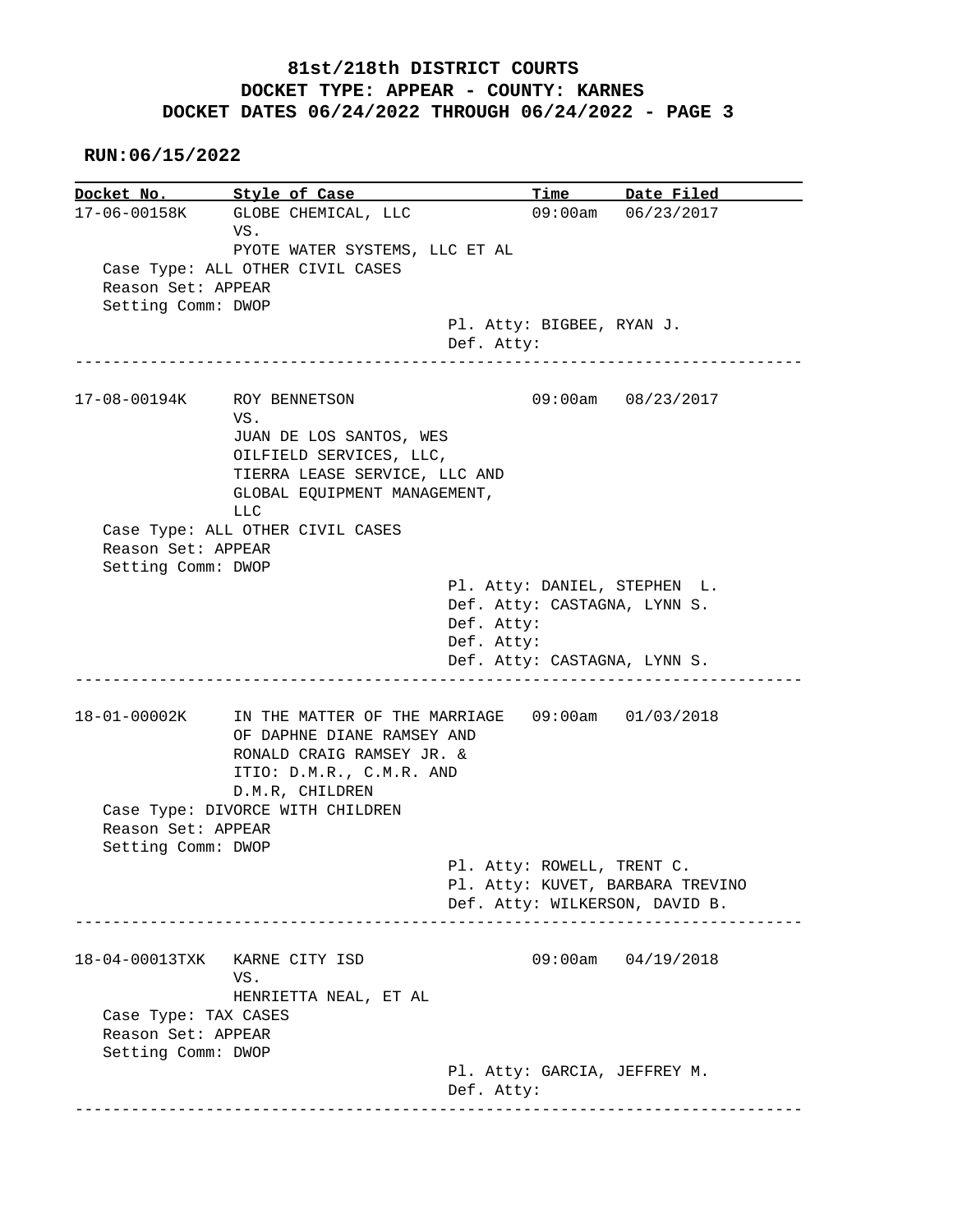#### **RUN:06/15/2022**

**Docket No. Style of Case Time Date Filed**  18-04-00015TXK KARNES CITY ISD 09:00am 04/19/2018 VS. LOUIS RODRIGUEZ, JR. ET AL Case Type: TAX CASES Reason Set: APPEAR Setting Comm: DWOP Pl. Atty: GARCIA, JEFFREY M. Def. Atty: ------------------------------------------------------------------------------ 18-04-00020TXK KARNES CITY ISD 09:00am 04/19/2018 VS. A. W. STULTING A/K/A ARNOLD WAYNE STULTING, ET AL Case Type: TAX CASES Reason Set: APPEAR Setting Comm: DWOP Pl. Atty: GARCIA, JEFFREY M. Def. Atty: ------------------------------------------------------------------------------ 18-04-00021TXK KARNES CITY ISD 09:00am 04/19/2018 VS. RAUL SAENZ HERNANDEZ Case Type: TAX CASES Reason Set: APPEAR Setting Comm: DWOP Pl. Atty: GARCIA, JEFFREY M. Def. Atty: ------------------------------------------------------------------------------ 18-04-00024TXK KARNES CITY ISD 09:00am 04/19/2018 VS. ENAQUA SOLUTIONS, LLC Case Type: TAX CASES Reason Set: APPEAR Setting Comm: DWOP Pl. Atty: GARCIA, JEFFREY M. Def. Atty: ------------------------------------------------------------------------------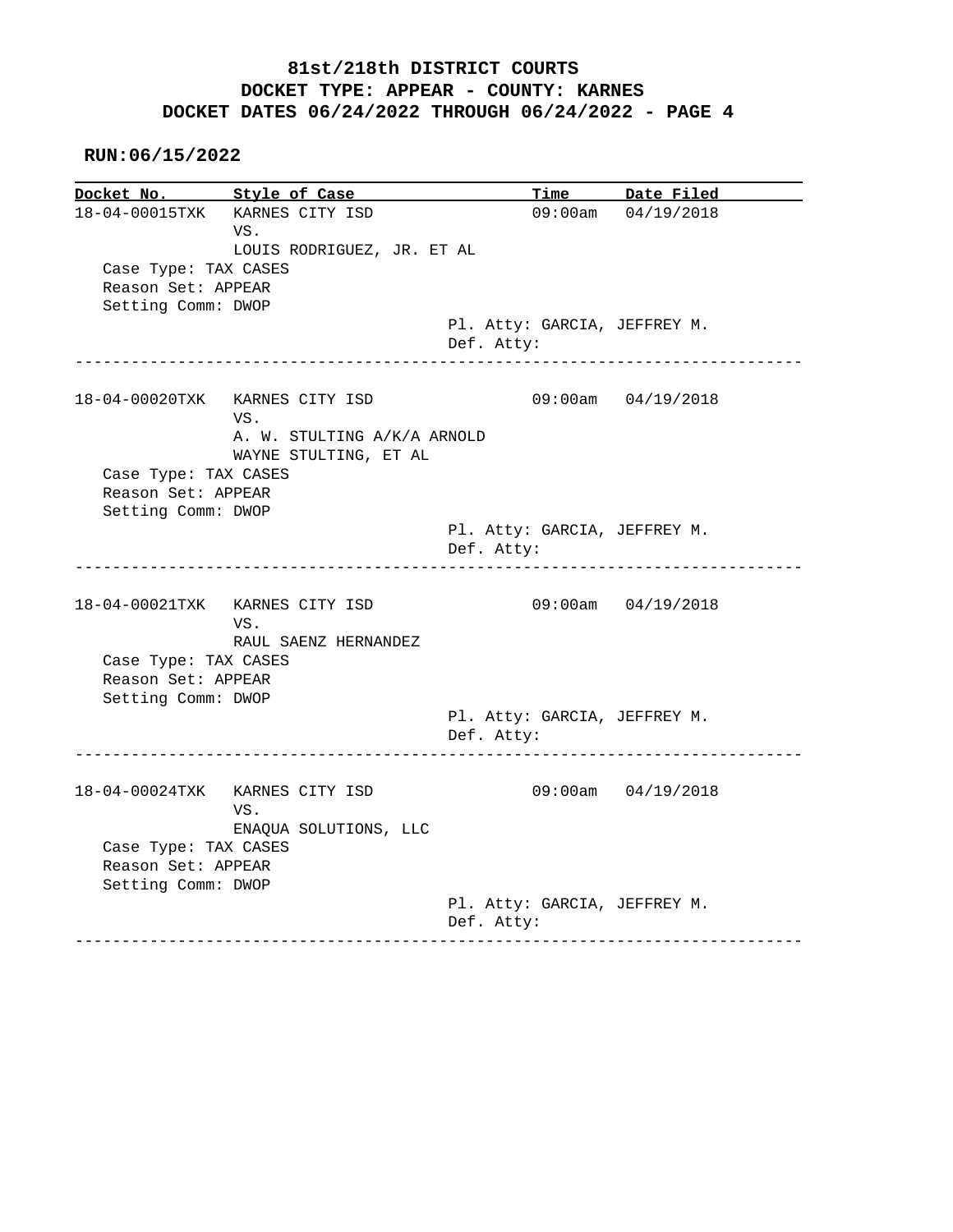**RUN:06/15/2022**

**Docket No. Style of Case Time Date Filed**  18-04-00025TXK KARNES CITY ISD 04/19/2018 VS. KALEB ENERGY MANAGEMENT, LLC F/K/A ENAQUA ENERGY SERVICES, LLC Case Type: TAX CASES Reason Set: APPEAR Setting Comm: DWOP Pl. Atty: GARCIA, JEFFREY M. Def. Atty: ------------------------------------------------------------------------------ 18-04-00026TXK KARNES CITY ISD 09:00am 04/19/2018 VS. JOSEPH ALAN JOHNSTON, JR. Case Type: TAX CASES Reason Set: APPEAR Setting Comm: DWOP Pl. Atty: GARCIA, JEFFREY M. Def. Atty: ------------------------------------------------------------------------------ 18-04-00099K IN THE MATTER OF THE MARRIAGE 09:00am 08/29/2019 OF JOSE FERNANDO TORRES AND LARISSA CRYSTAL DIAZ & ITIO: J.F.T, A MINOR CHILD Case Type: MOTION FOR NEW TRIAL Reason Set: APPEAR Setting Comm: DWOP Pl. Atty: BAUER, BOYD W. Def. Atty: ------------------------------------------------------------------------------ 18-04-00103K INVESTMENTS RETRIEVERS, INC. 09:00am 04/10/2018 VS. ENRIQUE RAMOS A/K/A ENRIQUE N. RAMOS A/K/A HENRY N. RAMOS Case Type: ALL OTHER CIVIL CASES Reason Set: APPEAR Setting Comm: DWOP Pl. Atty: TUCKER, CARL L. Def. Atty: PRO SE - RAMOS, ENRIQUE A/K ------------------------------------------------------------------------------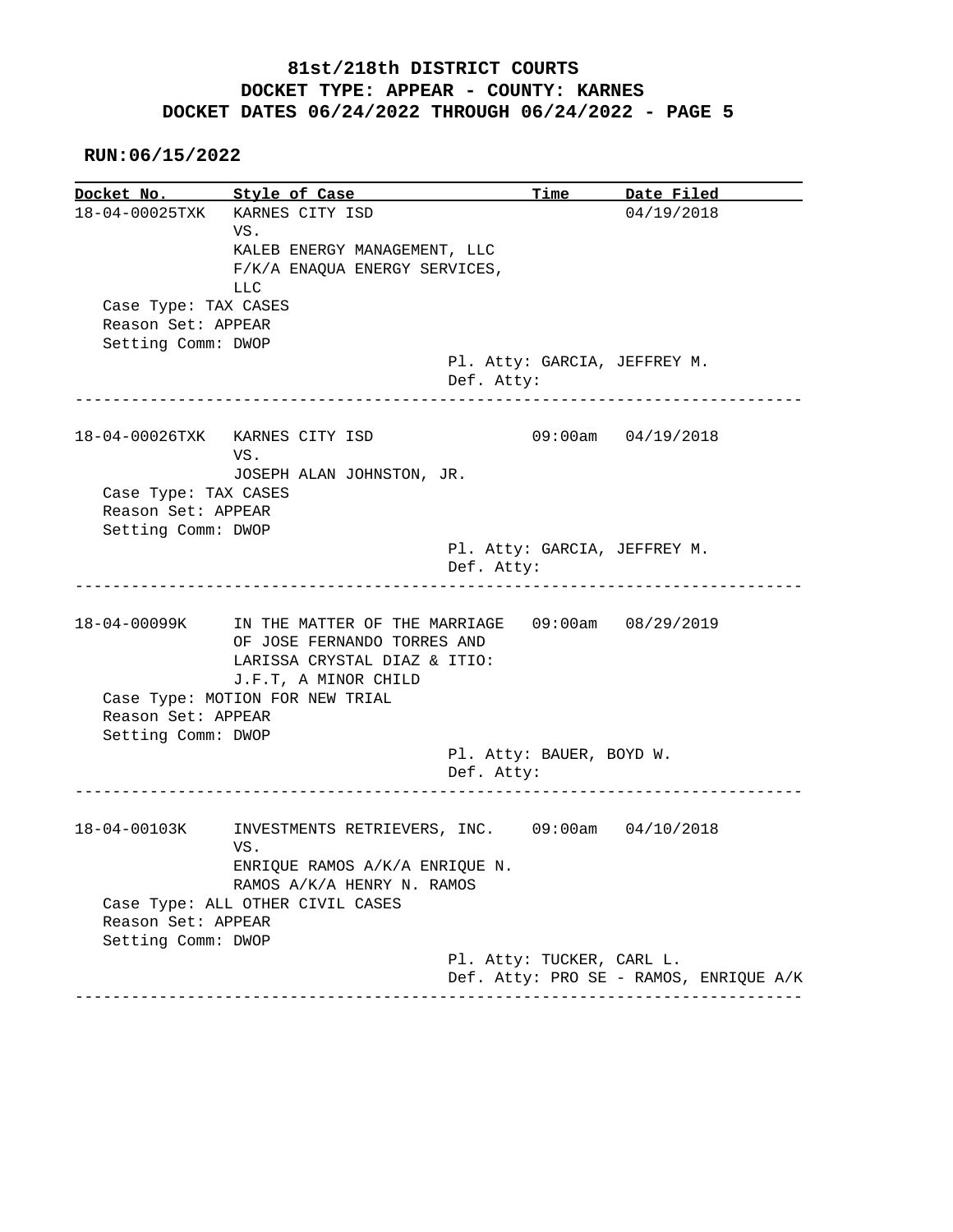|                                          | Docket No. Style of Case                                                                                                             |            |                           | Time Date Filed                                                          |
|------------------------------------------|--------------------------------------------------------------------------------------------------------------------------------------|------------|---------------------------|--------------------------------------------------------------------------|
| Reason Set: APPEAR<br>Setting Comm: DWOP | 18-04-00104K IN THE MATTER OF THE MARRIAGE<br>OF ROBERT MENDEZ AND JANIE<br>SALAS RODRIGUEZ MENDEZ<br>Case Type: DIVORCE NO CHILDREN |            |                           | $09:00$ am $04/13/2018$                                                  |
|                                          |                                                                                                                                      | Pl. Atty:  |                           |                                                                          |
|                                          |                                                                                                                                      | Def. Atty: |                           | ________________________                                                 |
|                                          | 18-05-00119K THE STATE OF TEXAS<br>VS.<br>TAYLOR MORALES, PRINCIPAL AND<br>SARA MORALES D/B/A FAITH BAIL                             |            |                           | 09:00am 04/30/2018                                                       |
|                                          | BONDS, SURETY<br>Case Type: JUDGMENT NISI                                                                                            |            |                           |                                                                          |
| Reason Set: APPEAR                       |                                                                                                                                      |            |                           |                                                                          |
| Setting Comm: DWOP                       |                                                                                                                                      |            |                           |                                                                          |
|                                          |                                                                                                                                      |            |                           | Pl. Atty: LIPO, JR., ROBERT F.<br>Def. Atty: PRO SE - MORALES, SARA D/B/ |
|                                          |                                                                                                                                      |            |                           |                                                                          |
|                                          |                                                                                                                                      |            |                           |                                                                          |
|                                          | 18-05-00129K R CONSTRUCTION COMPANY<br>VS.                                                                                           |            | $09:00am$ $05/04/2018$    |                                                                          |
| Reason Set: APPEAR                       | POLK OPERATING, LLC<br>Case Type: ALL OTHER CIVIL CASES                                                                              |            |                           |                                                                          |
| Setting Comm: DWOP                       |                                                                                                                                      |            | Pl. Atty: FLECK, JENNIFER |                                                                          |
|                                          |                                                                                                                                      |            |                           | Def. Atty: WILSON, ROBERT D.                                             |
|                                          | 18-05-00137K DISCOVER BANK<br>VS.                                                                                                    |            |                           | 09:00am 05/16/2018                                                       |
| Reason Set: APPEAR                       | CRAIG JONES<br>Case Type: DEBT/CONTRACT - CONSUMER/DTPA                                                                              |            |                           |                                                                          |
| Setting Comm: DWOP                       |                                                                                                                                      |            |                           | Pl. Atty: JARAMILLO, ROBERTO                                             |
|                                          |                                                                                                                                      | Def. Atty: |                           | ---------------------------                                              |
|                                          | 18-06-00156K JUAN CARLOS SOTO<br>VS.                                                                                                 |            |                           | $09:00am$ $06/14/2018$                                                   |
| Reason Set: APPEAR<br>Setting Comm: DWOP | MOSES CHARLES<br>Case Type: INJURY/DAMAGE INVOLVING VEHICLE                                                                          |            |                           |                                                                          |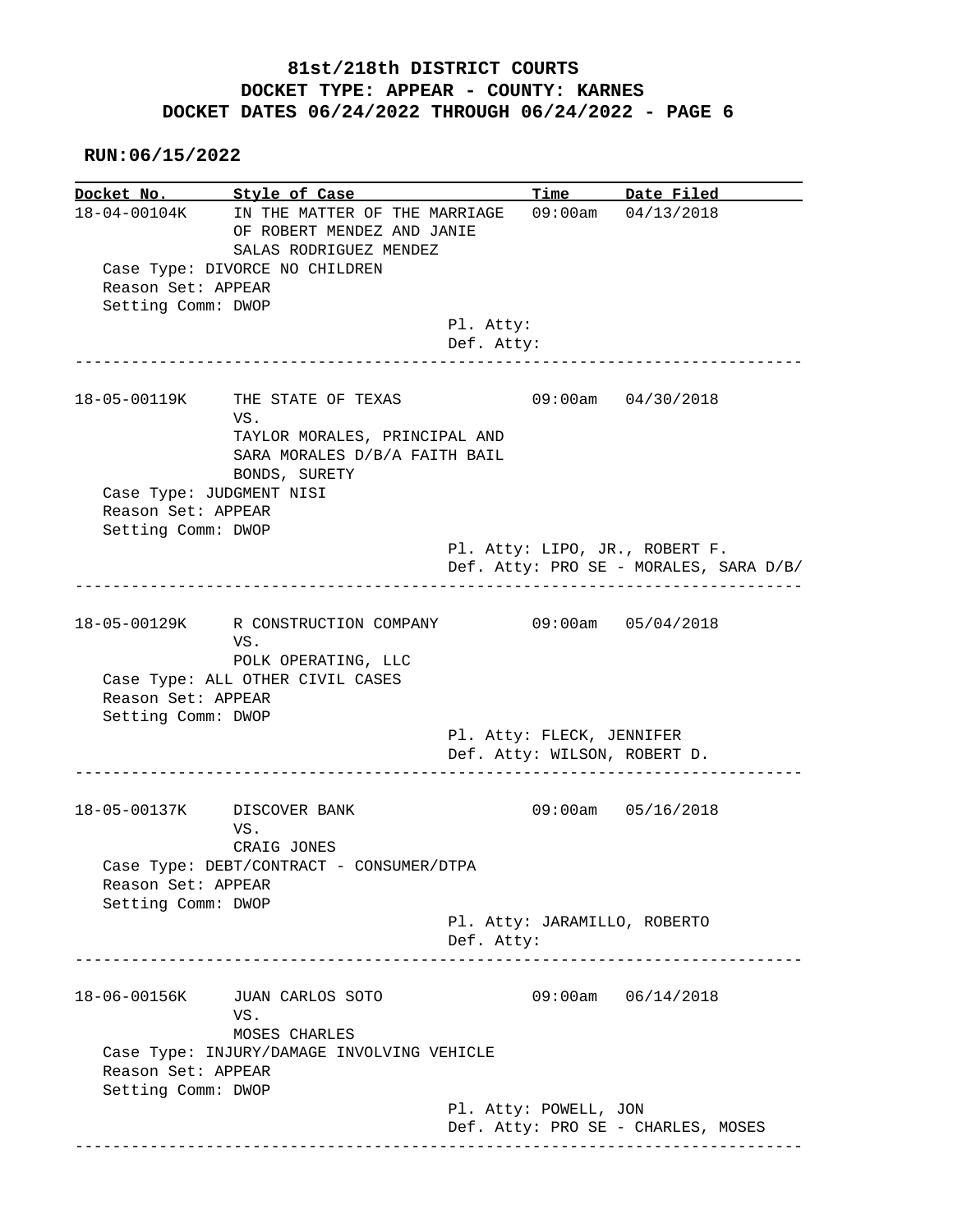| Docket No. Style of Case                 |                                                                                                                                                     |                                                             | Time Date Filed                        |
|------------------------------------------|-----------------------------------------------------------------------------------------------------------------------------------------------------|-------------------------------------------------------------|----------------------------------------|
|                                          | 18-07-00162K IN THE MATTER OF THE MARRIAGE<br>OF MARIA JUANITA ORTIZ AND<br>ARMANDO ORTIZ                                                           |                                                             | 09:00am 07/07/2018                     |
| Case Type: DIVORCE<br>Reason Set: APPEAR |                                                                                                                                                     |                                                             |                                        |
| Setting Comm: DWOP                       |                                                                                                                                                     |                                                             |                                        |
| ______________________                   |                                                                                                                                                     | Def. Atty:<br>- - - - - - - -                               | Pl. Atty: PRO SE - ORTIZ, MARIA JUANIT |
|                                          | 18-07-00165K IN THE INTEREST OF KENNETH<br>ALBERT BORDOVSKY, A MINOR<br>CHILD                                                                       |                                                             | $09:00$ am $07/02/2018$                |
| Reason Set: APPEAR                       | Case Type: PARENT/CHILD RELATIONSHIP                                                                                                                |                                                             |                                        |
| Setting Comm: DWOP                       |                                                                                                                                                     | Pl. Atty: BAUER, BOYD W.                                    |                                        |
|                                          |                                                                                                                                                     | Def. Atty: VICKERS, LUCINDA A.                              |                                        |
| 18-07-00181K                             | SOUTHWESTERN BELL TELEPHONE 09:00am 07/19/2018<br>COMPANY D/B/A AT&T SERVICES<br>TEXAS<br>VS.                                                       |                                                             |                                        |
|                                          | WITTE AGRICULTURAL DEVELOPMENT<br>LLC AND USIC LOCATING<br>SERVICES, LLC F/K/A USIC<br>LOCATING SERVICES, INC. AND<br>D/B/A SM&P UTILITY RESOURCES, |                                                             |                                        |
|                                          | INC.<br>Case Type: ALL OTHER CIVIL CASES                                                                                                            |                                                             |                                        |
| Reason Set: APPEAR                       |                                                                                                                                                     |                                                             |                                        |
| Setting Comm: DWOP                       |                                                                                                                                                     |                                                             |                                        |
|                                          |                                                                                                                                                     | Pl. Atty: JACOB, BRIAN S.                                   | Def. Atty: HILL, MEGHAN ELIZABETH      |
|                                          |                                                                                                                                                     |                                                             | 09:00am 08/09/2018                     |
|                                          | 18-08-00197K GBME, LLC D/B/A COUNTRY<br>VILLAGE OF KENEDY<br>VS.<br>CITY OF KENEDY                                                                  |                                                             |                                        |
| Reason Set: APPEAR                       | Case Type: DEBT/CONTRACT - OTHER                                                                                                                    |                                                             |                                        |
| Setting Comm: DWOP                       |                                                                                                                                                     | Pl. Atty: MOODY, THOMAS C.<br>Def. Atty: BERNAL, PATRICK C. |                                        |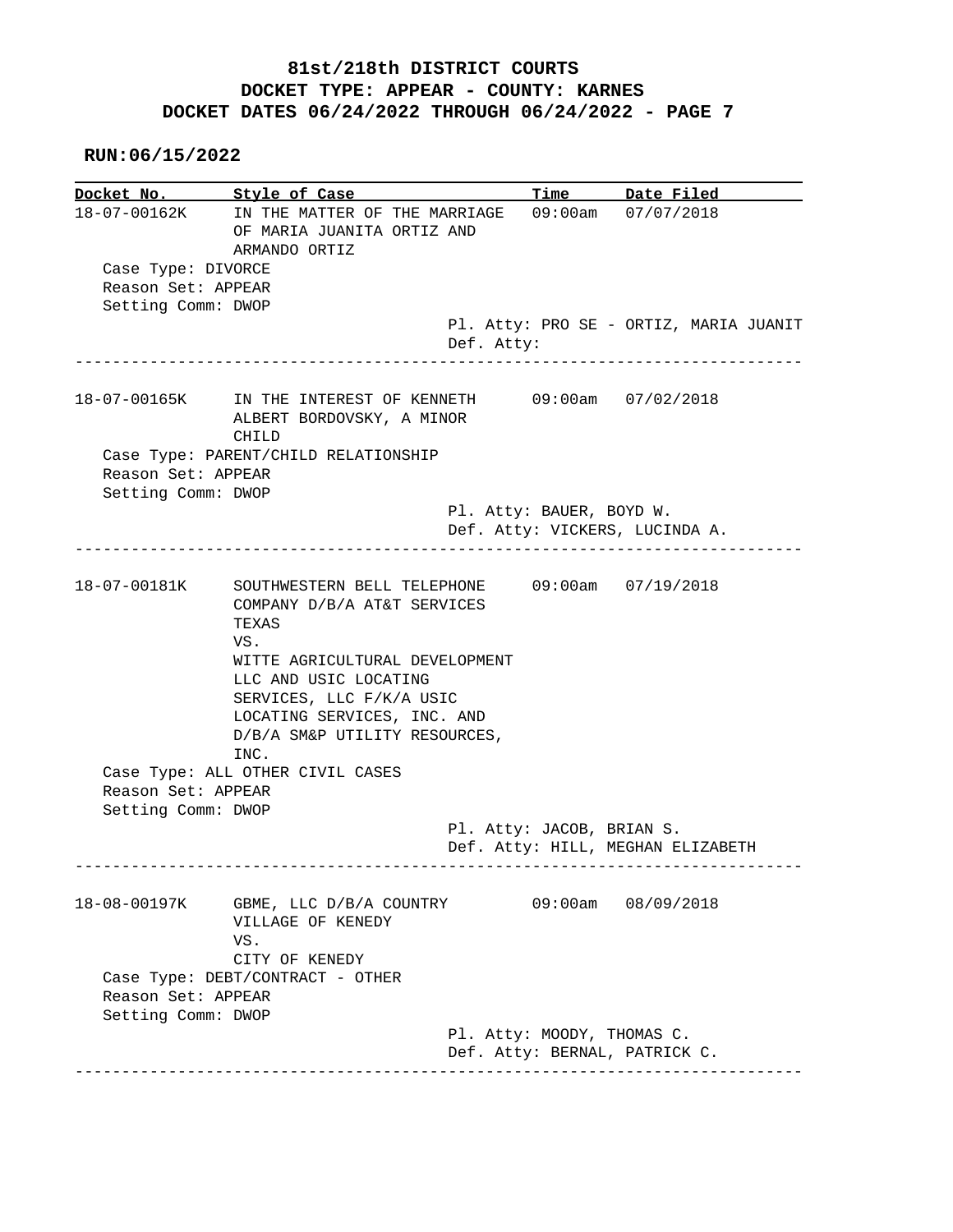| Docket No.         | Style of Case                               |            |                            | Time Date Filed                |
|--------------------|---------------------------------------------|------------|----------------------------|--------------------------------|
| 18-08-00205K       | IN THE INTEREST OF J.M.L., A<br>CHILD       |            |                            | 09:00am 08/28/2018             |
|                    | Case Type: PARENT/CHILD RELATIONSHIP        |            |                            |                                |
| Reason Set: APPEAR |                                             |            |                            |                                |
| Setting Comm: DWOP |                                             |            |                            |                                |
|                    |                                             |            | Pl. Atty: CEDILLOS, ANDRES |                                |
|                    |                                             | Def. Atty: |                            |                                |
|                    | 18-08-00208K FAWNE CERVANTES                |            |                            | 09:00am 08/29/2018             |
|                    | VS.                                         |            |                            |                                |
|                    | STRIPES, LLC A/K/A STRIPES                  |            |                            |                                |
|                    | Case Type: INJURY/DAMAGE OTHER THAN VEHICLE |            |                            |                                |
| Reason Set: APPEAR |                                             |            |                            |                                |
| Setting Comm: DWOP |                                             |            | Pl. Atty: NIETO, NADINE    |                                |
|                    |                                             | Def. Atty: |                            |                                |
|                    | ------------------------------              |            |                            |                                |
|                    |                                             |            |                            |                                |
|                    | 18-09-00217K THE STATE OF TEXAS             |            |                            | 09:00am 09/12/2018             |
|                    | VS.<br>ANDREW BUTLER, PRINCIPAL AND         |            |                            |                                |
|                    | FAITH BAIL BONDS, SURETY                    |            |                            |                                |
|                    | Case Type: JUDGMENT NISI                    |            |                            |                                |
|                    |                                             |            |                            |                                |
|                    |                                             |            |                            |                                |
| Reason Set: APPEAR |                                             |            |                            |                                |
| Setting Comm: DWOP |                                             |            |                            |                                |
|                    |                                             |            |                            | Pl. Atty: LIPO, JR., ROBERT F. |
|                    | __________________________________          | Def. Atty: |                            |                                |
|                    | 18-09-00218K THE STATE OF TEXAS             |            |                            | 09:00am 09/12/2018             |
|                    | VS.                                         |            |                            |                                |
|                    | CYNTHIA YZAGUIRRE, PRINCIPAL                |            |                            |                                |
|                    | AND FREEDOM BAIL BONDS,                     |            |                            |                                |
|                    | SURETY                                      |            |                            |                                |
|                    | Case Type: JUDGMENT NISI                    |            |                            |                                |
| Reason Set: APPEAR |                                             |            |                            |                                |
| Setting Comm: DWOP |                                             |            |                            | Pl. Atty: LIPO, JR., ROBERT F. |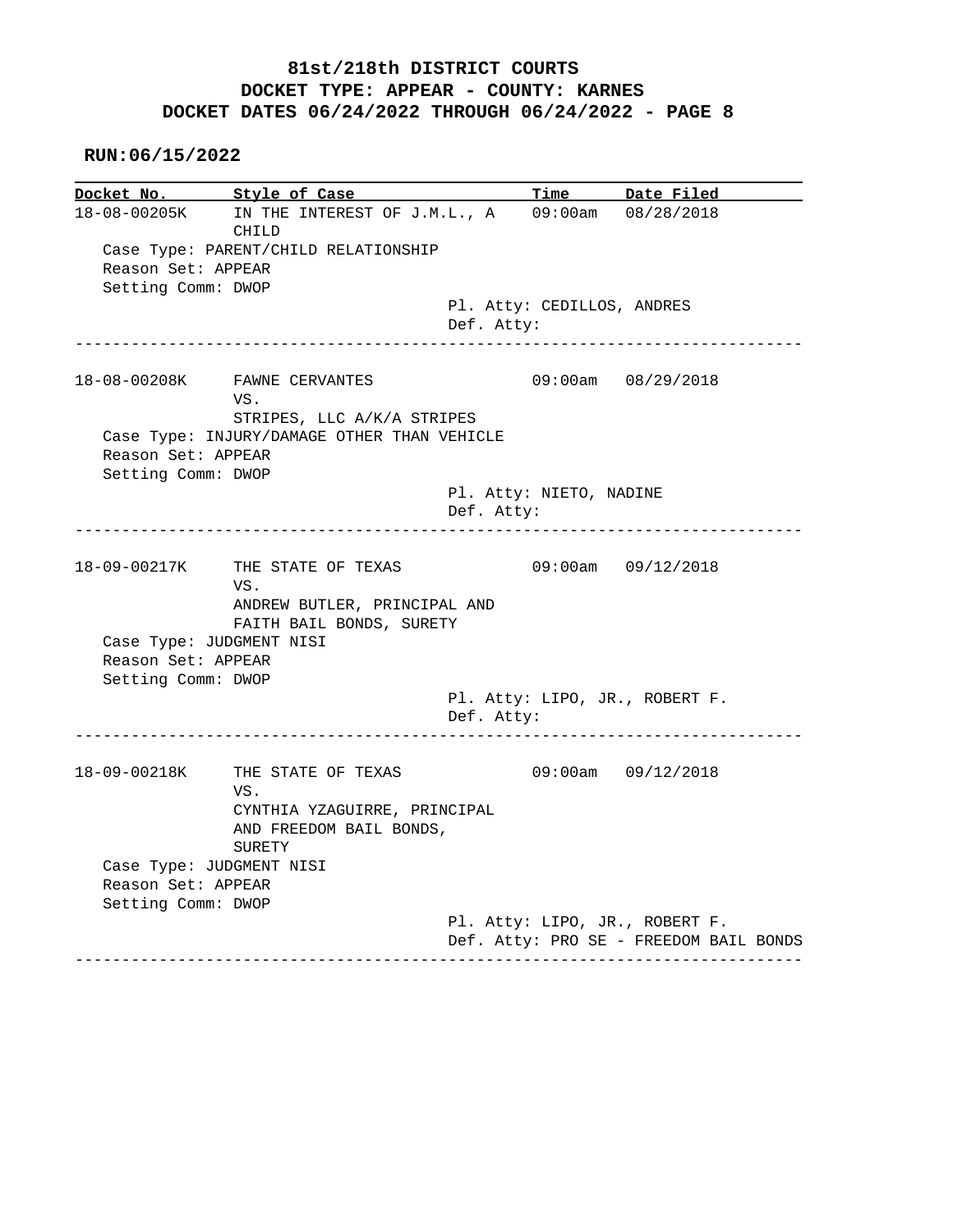**RUN:06/15/2022**

**Docket No.** Style of Case Time Date Filed 18-09-00219K THE STATE OF TEXAS 09:00am 09/12/2018 VS. MERCEDES ESTER CRUZ, PRINCIPAL AND ANGEL'S BAIL BONDS, SURETY Case Type: JUDGMENT NISI Reason Set: APPEAR Setting Comm: DWOP Pl. Atty: LIPO, JR., ROBERT F. Def. Atty: PRO SE - ANGELS BAIL BONDS, ------------------------------------------------------------------------------ 18-09-00220K THE STATE OF TEXAS 09:00am 09/12/2018 VS. EMILIO MENDOZA, PRINCIPAL AND FAITH BAIL BONDS, SURETY Case Type: JUDGMENT NISI Reason Set: APPEAR Setting Comm: DWOP Pl. Atty: LIPO, JR., ROBERT F. Def. Atty: ------------------------------------------------------------------------------ 18-09-00236K US RETAILERS, LLC D/B/A CIRRO 09:00am 09/25/2018 ENERGY VS. SOUTH BOOTS HILLS, LLC Case Type: DEBT/CONTRACT - DEBT/CONTRACT Reason Set: APPEAR Setting Comm: DWOP Pl. Atty: ROBINSON, CARROLL G. Def. Atty: ------------------------------------------------------------------------------ 18-09-00237K PORTFOLIO RECOVERY ASSOCIATES, 09:00am 09/25/2018 LLC VS. ALFRED C. MCDONALD Case Type: DEBT/CONTRACT - CONSUMER/DTPA Reason Set: APPEAR Setting Comm: DWOP Pl. Atty: GARZA, MICHAEL J. Def. Atty: ------------------------------------------------------------------------------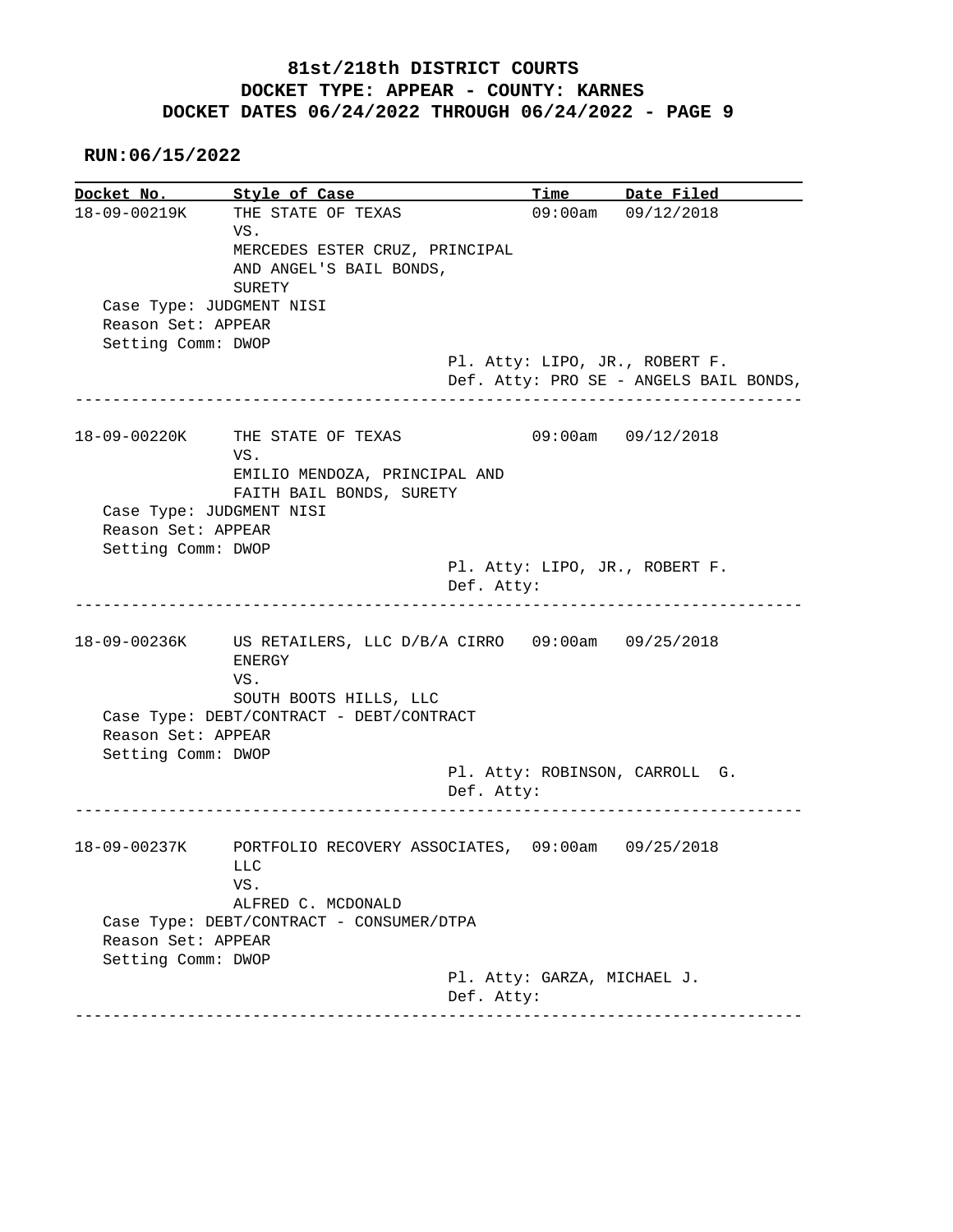|                                            | Docket No. Style of Case                                                                                  |                                                                | Time Date Filed    |
|--------------------------------------------|-----------------------------------------------------------------------------------------------------------|----------------------------------------------------------------|--------------------|
|                                            | 18-09-00241K MMR CONSTRUCTORS, INC.<br>VS.<br>MURPHY EXPLORATION &<br>PRODUCTIONS COMPANY-USA             |                                                                | 09:00am 09/27/2018 |
| Reason Set: APPEAR<br>Setting Comm: DWOP   | Case Type: CONTRACTS ACCOUNTS NOTES                                                                       |                                                                |                    |
|                                            |                                                                                                           | Pl. Atty: STENNIS, SAMUEL J.                                   |                    |
|                                            |                                                                                                           | Def. Atty: CARTER, CAROLINE<br>_______________________________ |                    |
|                                            | 18-10-00043TXK KARNES CITY INDEPENDENT SCHOOL 09:00am 10/03/2018<br>DISTRICT,<br>VS<br>FLOGISTIX, LP      |                                                                |                    |
| Case Type: TAX CASES                       |                                                                                                           |                                                                |                    |
| Reason Set: APPEAR                         |                                                                                                           |                                                                |                    |
| Setting Comm: DWOP                         |                                                                                                           |                                                                |                    |
|                                            |                                                                                                           | Pl. Atty: GARCIA, JEFFREY M.<br>Def. Atty:                     |                    |
| Case Type: TAX CASES                       | 18-10-00049TXK KARNES CITY INDEPENDENT SCHOOL 09:00am 10/03/2018<br>DISTRICT<br>VS.<br>STEVEN RAY WISHERT |                                                                |                    |
| Reason Set: APPEAR<br>Setting Comm: DWOP   |                                                                                                           |                                                                |                    |
|                                            |                                                                                                           | Pl. Atty: GARCIA, JEFFREY M.<br>Def. Atty:                     |                    |
|                                            | 18-10-00052TXK KARNES INDEPENDENT SCHOOL 09:00am 10/03/2018                                               |                                                                |                    |
|                                            | DISTRICT<br>VS.                                                                                           |                                                                |                    |
| Case Type: TAX CASES<br>Reason Set: APPEAR | AMADOR MOLINA AS TRUSTEE OF<br>THE MOLINA REVOCABLE TRUST                                                 |                                                                |                    |
| Setting Comm: DWOP                         |                                                                                                           |                                                                |                    |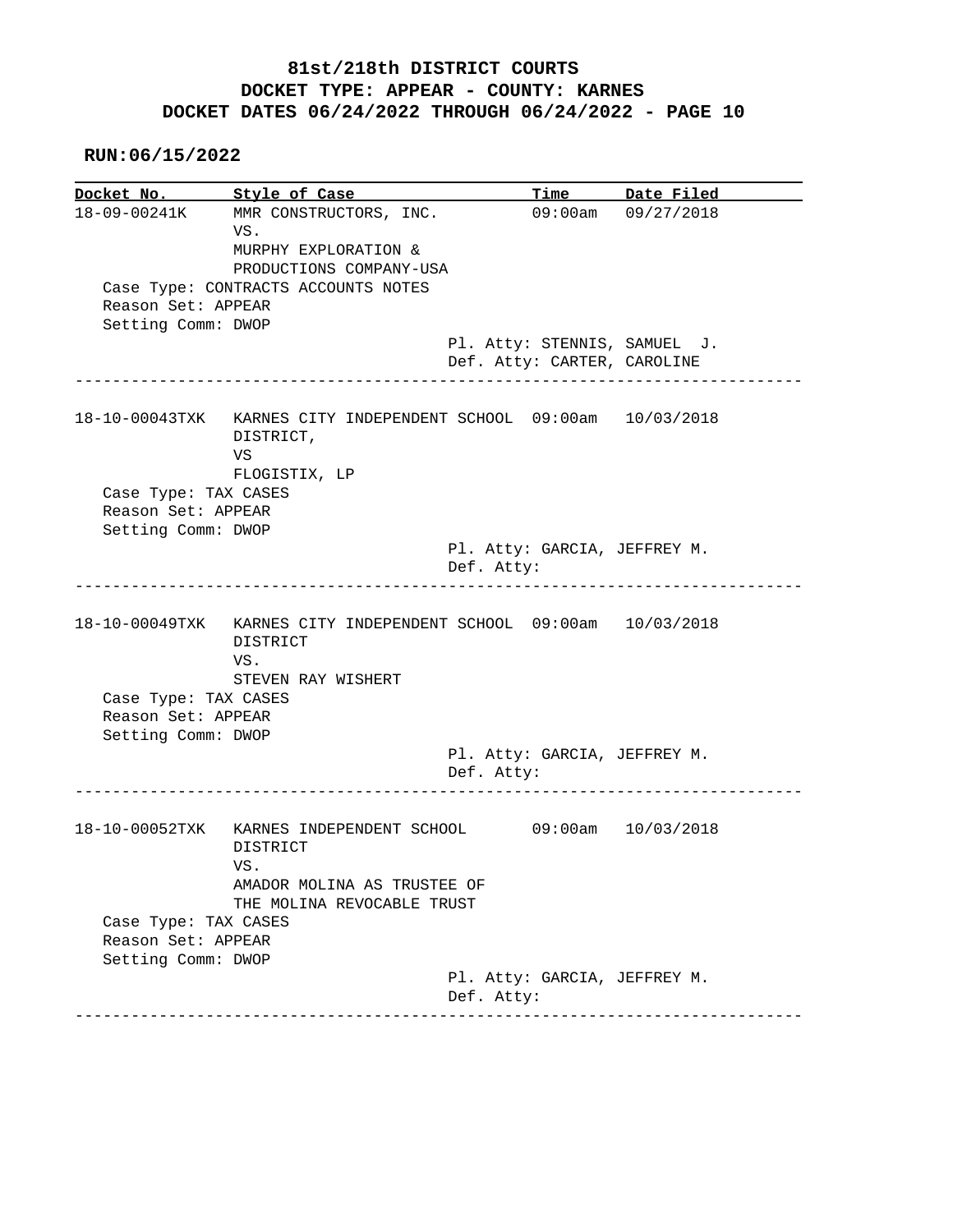#### **RUN:06/15/2022**

**Docket No.** Style of Case Time Date Filed 18-10-00053TXK KARNES CITY ISD 09:00am 10/03/2018 VS VICEROY PETROLEUM, LP Case Type: TAX CASES Reason Set: APPEAR Setting Comm: DWOP Pl. Atty: GARCIA, JEFFREY M. Def. Atty: ------------------------------------------------------------------------------ 18-10-00054TXK KARNES CITY INDEPENDENT SCHOOL 09:00am 10/03/2018 DISTRICT VS. JOE SEGURA AKA JOSE SEGURA, JR. Case Type: TAX CASES Reason Set: APPEAR Setting Comm: DWOP Pl. Atty: GARCIA, JEFFREY M. Def. Atty: ------------------------------------------------------------------------------ 18-10-00056TXK KARNES CITY INDEPENDENT SCHOOL 09:00am 10/03/2018 DISTRICT VS. MARY LOU ARRIOLA, INDIVIDUALLY AND AS TRUSTEE OF THE LAST WILL AND TESTMENT OF GREGORIA ARRIOLA, DECEASED, ET AL. Case Type: TAX CASES Reason Set: APPEAR Setting Comm: DWOP Pl. Atty: GARCIA, JEFFREY M. Def. Atty: ------------------------------------------------------------------------------ 18-10-00057TXK KARNES CITY ISD 09:00am 10/09/2018 VS. JOAQUIN RAMOS Case Type: TAX CASES Reason Set: APPEAR Setting Comm: DWOP Pl. Atty: GARCIA, JEFFREY M. Def. Atty: ------------------------------------------------------------------------------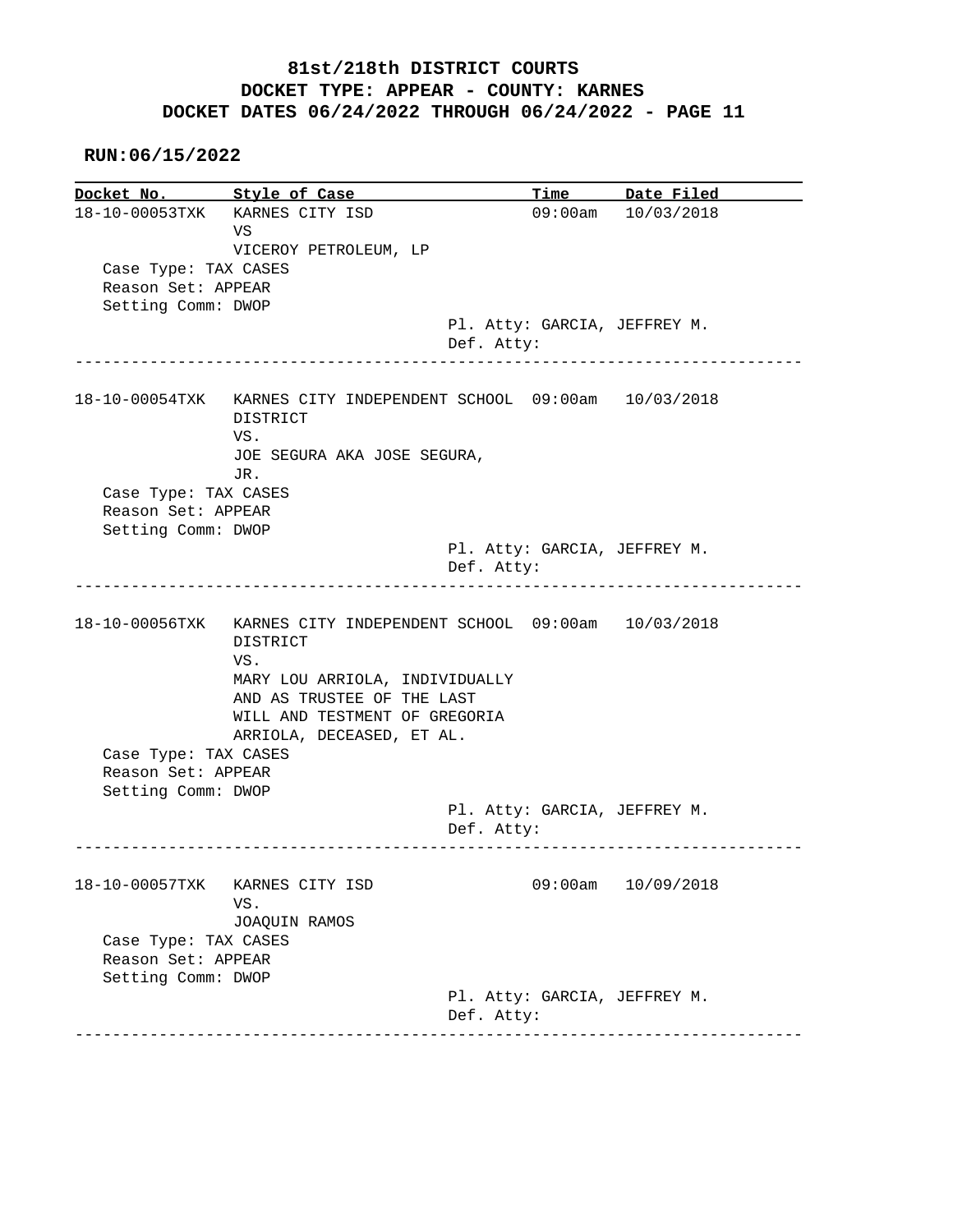**RUN:06/15/2022**

**Docket No. Style of Case Time Date Filed**  18-11-00058TXK KARNES COUNTY, ET AL 09:00am 11/09/2018 VS. RANDALL H. HILLMAN, ET AL Case Type: TAX CASES Reason Set: APPEAR Setting Comm: DWOP Pl. Atty: BANKS, JOHN T. Def. Atty: ------------------------------------------------------------------------------ 18-11-00265K IN THE INTEREST OF L.A., 09:00am 10/29/2018 A CHILD Case Type: ADOPTION Reason Set: APPEAR Setting Comm: DWOP Pl. Atty: PRO SE - ALANIZ, ALEJANDRO Def. Atty: ------------------------------------------------------------------------------ 18-11-00271K TABOR MINERALS, LP 09:00am 11/06/2018 VS. KENNETH WAYNE SMITH AND LORI ANN SMITH Case Type: DEBT/CONTRACT - OTHER Reason Set: APPEAR Setting Comm: DWOP Pl. Atty: O'TOOLE, BRIAN Def. Atty: ------------------------------------------------------------------------------ 18-11-00280K ROLAND M. HERRERA 09:00am 11/16/2018 VS. LYDIA FARIAS DIAZ Case Type: INJURY/DAMAGE OTHER THAN VEHICLE Reason Set: APPEAR Setting Comm: DWOP Pl. Atty: SIGLER, ROBERT Pl. Atty: SCHMIDT, JEFFREY W. Def. Atty: WELCH, ROBIN W. ------------------------------------------------------------------------------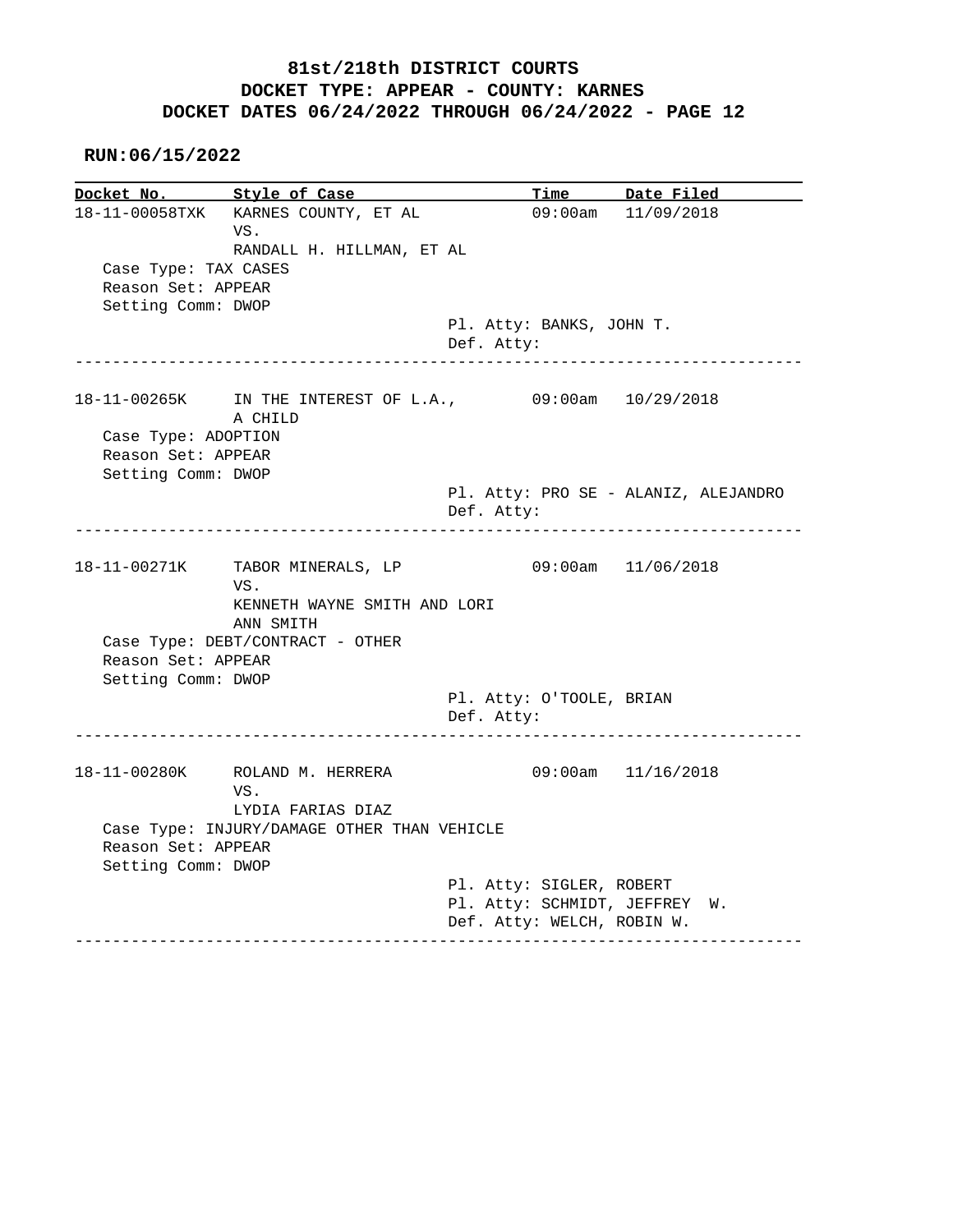**RUN:06/15/2022**

**Docket No. Style of Case Time Date Filed**  18-11-00284K THUNDER PATCH II, LLC AND HOC 09:00am 11/19/2018 OPERATIONS, LLC VS. EOG RESOURCES, INC. AND PLAINS EXPLORATION & PRODUCTION COMPANY Case Type: ALL OTHER CIVIL CASES Reason Set: APPEAR Setting Comm: DWOP Pl. Atty: SHEPPARD, MICHAEL A. Def. Atty: ------------------------------------------------------------------------------ 18-12-00063TXK KARNES CITY INDEPENDENT SCHOOL 09:00am 12/20/2018 DISTRICT VS. ANGELICA BALTAZAR ET AL Case Type: TAX CASES Reason Set: APPEAR Setting Comm: DWOP Pl. Atty: GARCIA, JEFFREY M. Def. Atty: ------------------------------------------------------------------------------ 18-12-00064TXK KARNES CITY INDEPENDENT SCHOOL 09:00am 12/20/2018 DISTRICT VS. ECLETO PARTNERS, LP, ET AL. Case Type: TAX CASES Reason Set: APPEAR Setting Comm: DWOP Pl. Atty: GARCIA, JEFFREY M. Def. Atty: ------------------------------------------------------------------------------ 18-12-00290K JESUS ALVARADO 09:00am 12/05/2018 VS. G&P AUTOMATION AND ELECTRIC, LLC Case Type: INJURY/DAMAGE OTHER THAN VEHICLE Reason Set: APPEAR Setting Comm: DWOP Pl. Atty: ESPINOZA, JAVIER Def. Atty: BROOME, MICHAEL W. ------------------------------------------------------------------------------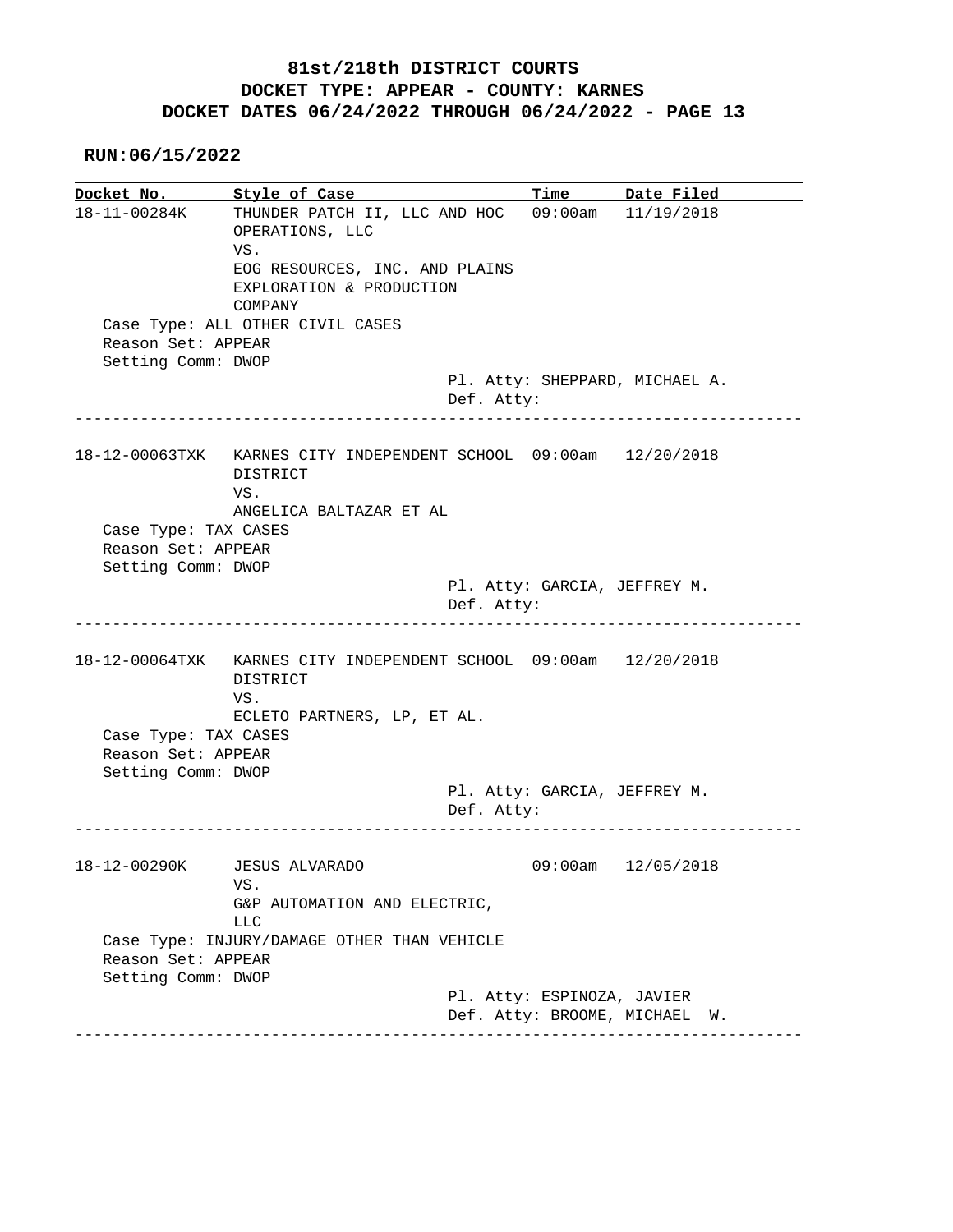|                              | Docket No. Style of Case                                       |            |                              | Time Date Filed                        |
|------------------------------|----------------------------------------------------------------|------------|------------------------------|----------------------------------------|
|                              | 18-12-00292K EX PARTE: ROBERT A. SCHAEFER 09:00am 12/17/2018   |            |                              |                                        |
| Case Type: EXPUNCTION        |                                                                |            |                              |                                        |
| Reason Set: APPEAR           |                                                                |            |                              |                                        |
| Setting Comm: DWOP           |                                                                |            |                              |                                        |
|                              |                                                                |            |                              | Pl. Atty: PRO SE - SCHAEFER, ROBERT AL |
|                              |                                                                |            | Def. Atty: BURPEE, BRENT     |                                        |
|                              | 19-01-00001K IN THE MATTER OF THE MARRIAGE 09:00am 01/02/2019  |            |                              |                                        |
|                              | OF CECILIA ANN HARTSFIELD AND<br>RANDALL HARTSFIELD & ITIO:    |            |                              |                                        |
|                              | A.H. AND M.H., CHILDREN                                        |            |                              |                                        |
| Reason Set: APPEAR           | Case Type: DIVORCE WITH CHILDREN                               |            |                              |                                        |
| Setting Comm: DWOP           |                                                                |            |                              |                                        |
|                              |                                                                | Def. Atty: | Pl. Atty: APPELL, R. MICHAEL |                                        |
|                              |                                                                |            |                              |                                        |
| 19-01-00004TXK KARNES COUNTY | VS.                                                            |            |                              | $09:00$ am $01/18/2019$                |
|                              | DAVID BRODSKY ET AL                                            |            |                              |                                        |
| Case Type: TAX CASES         |                                                                |            |                              |                                        |
| Reason Set: APPEAR           |                                                                |            |                              |                                        |
| Setting Comm: DWOP           |                                                                |            |                              |                                        |
|                              |                                                                | Def. Atty: | Pl. Atty: BANKS, JOHN T.     |                                        |
|                              |                                                                |            |                              |                                        |
|                              | 19-01-00014K IN THE INTEREST OF SAMUEL 09:00am 01/22/2019      |            |                              |                                        |
|                              | JAMES CASTANEDA, A MINOR                                       |            |                              |                                        |
|                              | CHILD<br>Case Type: PARENTAGE/PATERNITY/VOLUNTARY LEGITIMATION |            |                              |                                        |
| Reason Set: APPEAR           |                                                                |            |                              |                                        |
| Setting Comm: DWOP           |                                                                |            |                              |                                        |
|                              |                                                                |            | Pl. Atty: BARRERA, GRACE C.  |                                        |
|                              |                                                                |            |                              | Def. Atty: FIEGEL, BEAUREGARD "BEAU" D |
|                              |                                                                |            |                              |                                        |
| 19-01-00024K                 | IN THE MATTER OF THE MARRIAGE                                  |            |                              | $09:00am$ $01/30/2019$                 |
|                              | OF ELIZABETH ANN ZAIONTZ AND<br>ARTURO ELIZONDO                |            |                              |                                        |
|                              |                                                                |            |                              |                                        |
|                              |                                                                |            |                              |                                        |
| Reason Set: APPEAR           | Case Type: DIVORCE NO CHILDREN                                 |            |                              |                                        |
| Setting Comm: DWOP           |                                                                |            |                              |                                        |
|                              |                                                                | Pl. Atty:  |                              |                                        |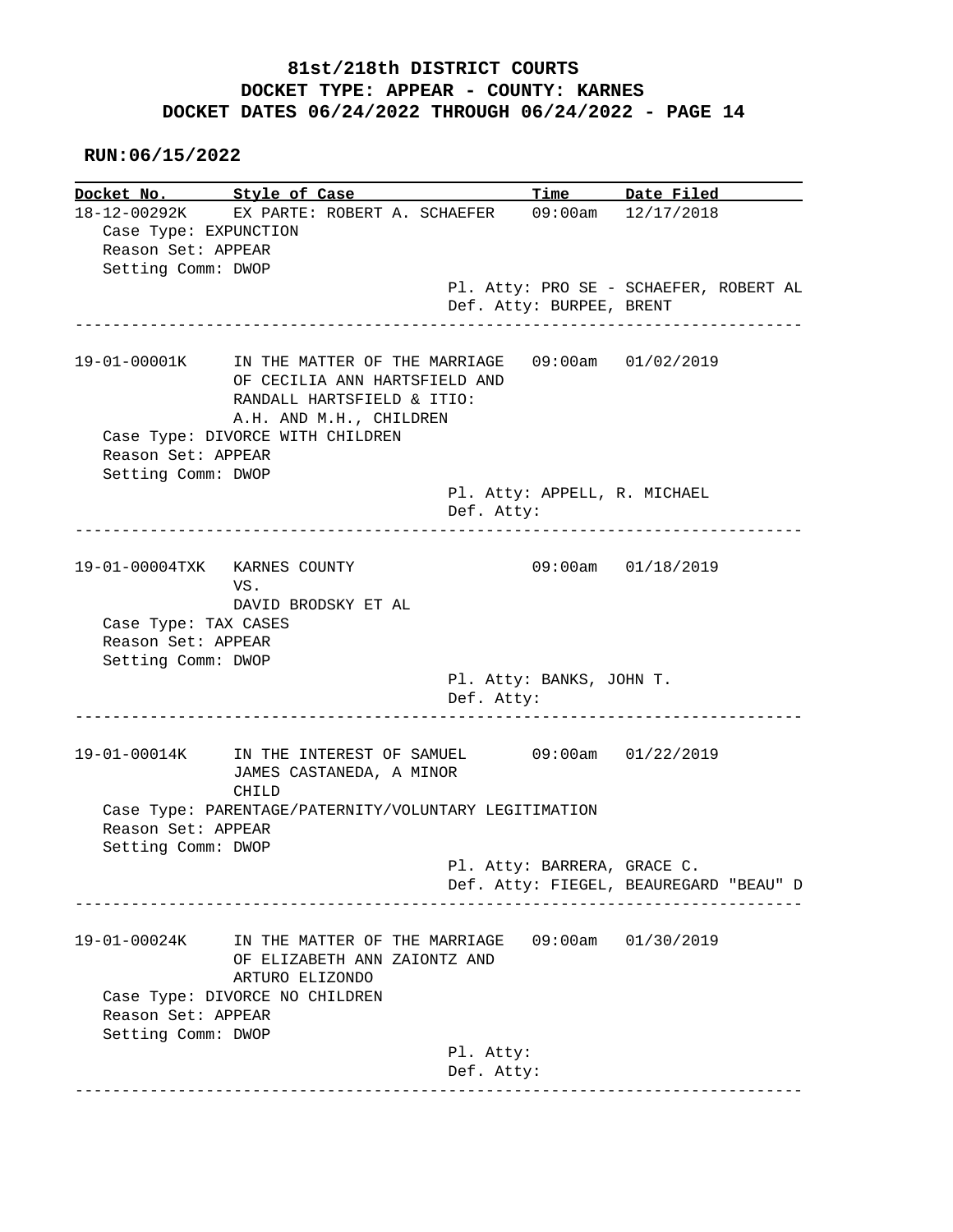**RUN:06/15/2022**

**Docket No. Style of Case Time Date Filed**  19-01-00026K PORTFOLIO RECOVERY ASSOCIATES, 09:00am 01/30/2019 LLC VS. CESAR A. GONZALES Case Type: DEBT/CONTRACT - CONSUMER/DTPA Reason Set: APPEAR Setting Comm: DWOP Pl. Atty: HALE, MEGAN KATHLEEN Def. Atty: WESTON, MICHAEL W. ------------------------------------------------------------------------------ 19-02-00040K EX PARTE: WHITLEY PAIGE RIX 09:00am 02/06/2019 Case Type: EXPUNCTION Reason Set: APPEAR Setting Comm: DWOP Pl. Atty: THOMAS, JOEL HUGHES Def. Atty: DILLINGHAM, JENNIFER M. ------------------------------------------------------------------------------ 19-03-00064K MB RENTALS, LLC 09:00am 03/01/2019 VS. NAC INVESTMENTS, LLC AND ARMANDO GUTIERREZ, JR. Case Type: OTHER PROPERTY Reason Set: APPEAR Setting Comm: DWOP Pl. Atty: GILL, KELLY Def. Atty: NEAL, CHRISTOPHER A. Def. Atty: NEAL, CHRISTOPHER A. ------------------------------------------------------------------------------ 19-04-00012TXK KARNES COUNTY 09:00am 03/28/2019 VS. TIMOTHY S. MOCZYGEMBA Case Type: TAX CASES Reason Set: APPEAR Setting Comm: DWOP Pl. Atty: BANKS, JOHN T. Def. Atty: ------------------------------------------------------------------------------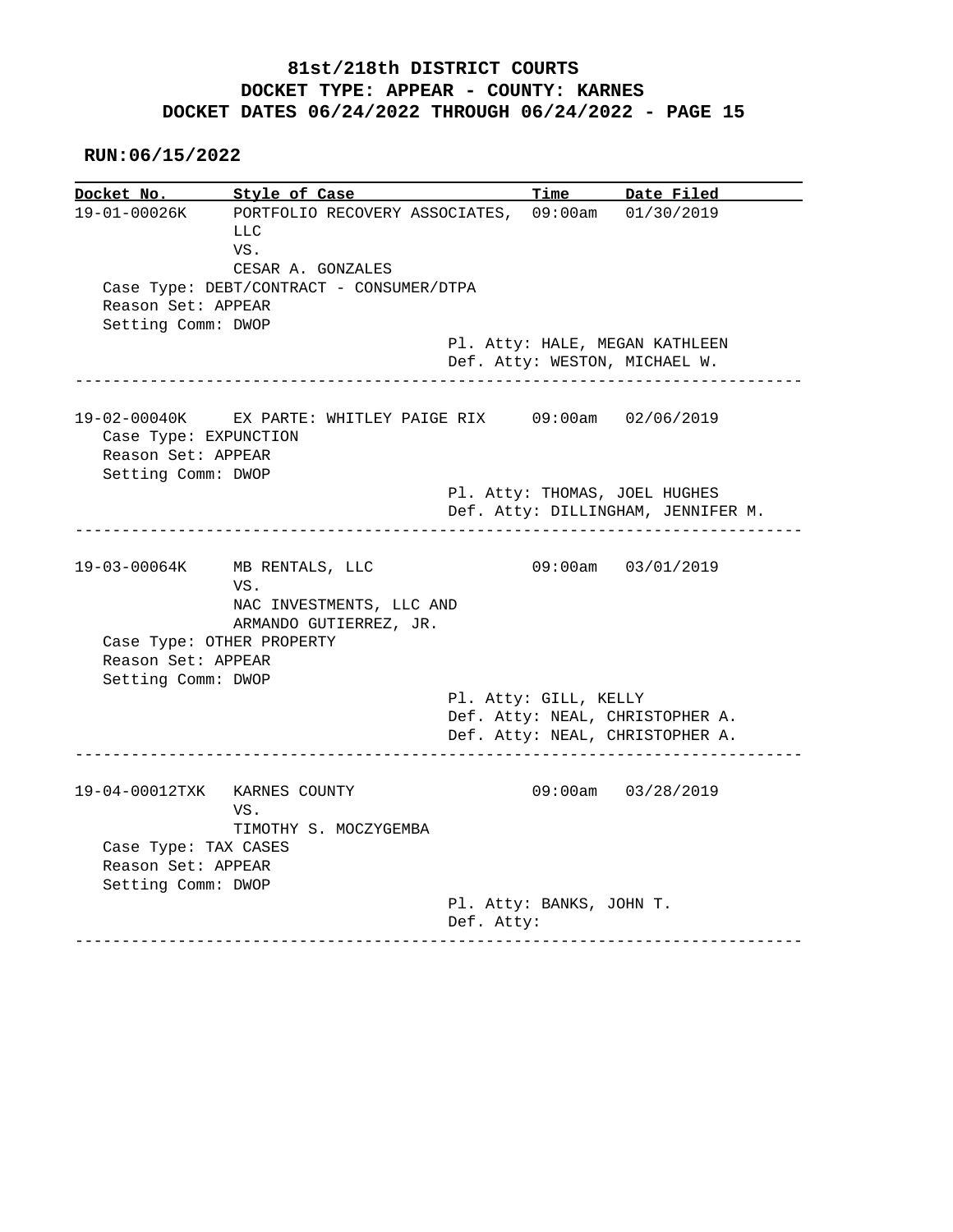**RUN:06/15/2022**

**Docket No. Style of Case Time Date Filed**<br>19-04-00014TXK KARNES COUNTY, ET AL 09:00am 03/28/2019 19-04-00014TXK KARNES COUNTY, ET AL VS UNK OWNERS AND INTEREST HOLDERS OF PACIFIC ENTERPRISES ABC CORP, ET AL Case Type: TAX CASES Reason Set: APPEAR Setting Comm: DWOP Pl. Atty: BANKS, JOHN T. Def. Atty: TAPIA, JENNIFER R. ------------------------------------------------------------------------------ 19-04-00015TXK KARNES COUNTY ET AL., 09:00am 03/28/2019 VS. UNKNOWN OWNERS AND SHAREHOLDERS OF S8 KARNES ACQUISITION COMPANY, LLC A DEFUNCT CORPORATION Case Type: TAX CASES Reason Set: APPEAR Setting Comm: DWOP Pl. Atty: BANKS, JOHN T. Def. Atty: ------------------------------------------------------------------------------ 19-04-00016TXK KARNES COUNTY 09:00am 03/28/2019 VS. REBECCA ANN RADICKE Case Type: TAX CASES Reason Set: APPEAR Setting Comm: DWOP Pl. Atty: BANKS, JOHN T. Def. Atty: ------------------------------------------------------------------------------ 19-04-00018TXK KARNES COUNTY 09:00am 04/09/2019 VS. DANIEL REYNA Case Type: TAX CASES Reason Set: APPEAR Setting Comm: DWOP Pl. Atty: BANKS, JOHN T. Def. Atty: ------------------------------------------------------------------------------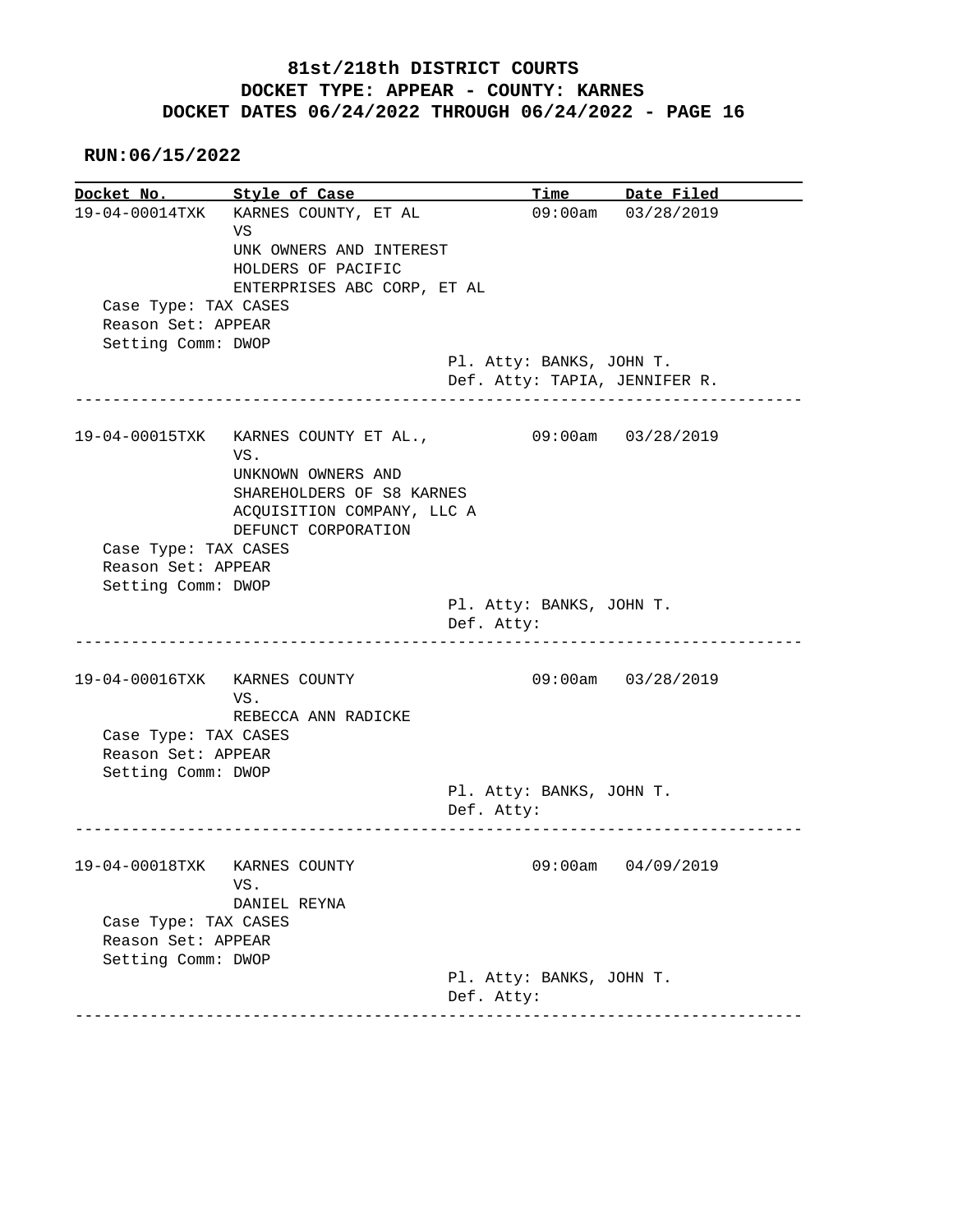**RUN:06/15/2022**

**Docket No. Style of Case Time Date Filed**  19-04-00021TXK KARNES CITY INDEPENDENT SCHOOL 09:00am 04/18/2019 DISTRICT, VS. ROBERT PHILLIP WATERS, ET AL. Case Type: TAX CASES Reason Set: APPEAR Setting Comm: DWOP Pl. Atty: GARCIA, JEFFREY M. Def. Atty: ------------------------------------------------------------------------------ 19-04-00022TXK KARNES INDEPENDENT SCHOOL 09:00am 04/18/2019 DISTRICT, VS. JESSE R. NIXON AKA JESSIE R. NIXON, Case Type: TAX CASES Reason Set: APPEAR Setting Comm: DWOP Pl. Atty: GARCIA, JEFFREY M. Def. Atty: ------------------------------------------------------------------------------ 19-05-00113K JUAN MARTINEZ 09:00am 05/01/2019 VS. EOG, LLC, EOG RESOURCES, INC. AND EOG HOLDINGS, INC. Case Type: INJURY/DAMAGE OTHER THAN VEHICLE Reason Set: APPEAR Setting Comm: DWOP Pl. Atty: BARRERA, JOSE E. Def. Atty: COOK, GRANT Def. Atty: LANZA, NICK ------------------------------------------------------------------------------ 19-05-00114K IN THE MATTER OF 09:00am 04/10/2019 PETITIONER LAUREN ASHLEY COOPER AND RESPONDENT NICHOLAS AARON COOPER AND IN THE INTEREST OF BENJAMIN COOPER, A CHILD Case Type: DIVORCE WITH CHILDREN Reason Set: APPEAR Setting Comm: DWOP Pl. Atty: Def. Atty: ------------------------------------------------------------------------------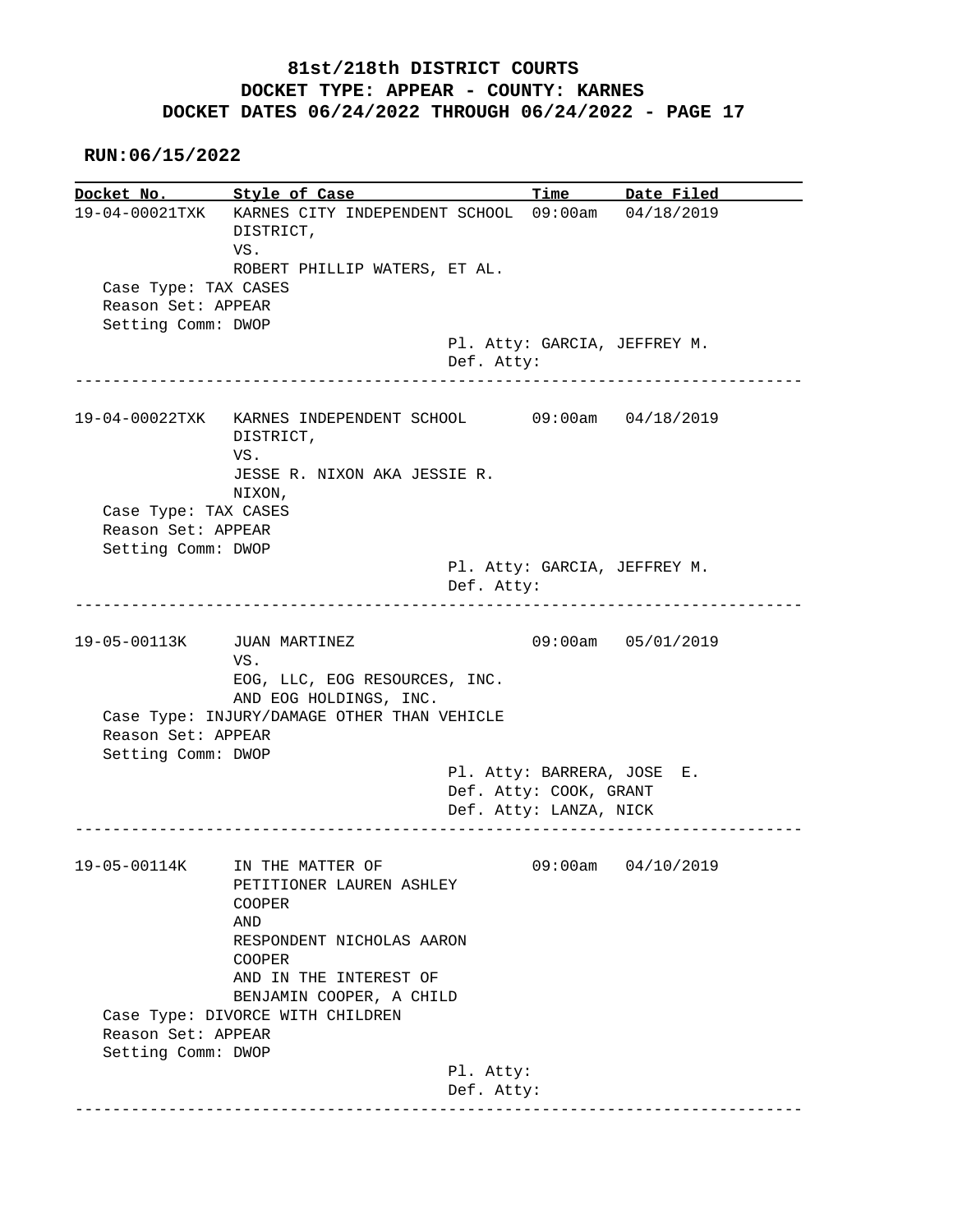**RUN:06/15/2022**

**Docket No.** Style of Case Docket No. Style of Case Time Date Filed<br>19-05-00122K EPIC CRUDE PIPELINE, LP 09:00am 05/09/2019 VS. BOB & CONNIE SCHMIDT FAMILY LIMITED PARTNERSHIP, Case Type: CONDEMNATION Reason Set: APPEAR Setting Comm: DWOP Pl. Atty: BAKER, JOHN P Def. Atty: ------------------------------------------------------------------------------ 19-05-00128K EX PARTE: CARL BUTLER HUMMEL 09:00am 05/16/2019 Case Type: EXPUNCTION Reason Set: APPEAR Setting Comm: DWOP Pl. Atty: SPEARS II, ADRIAN ANTHONY Def. Atty: ------------------------------------------------------------------------------ 19-05-00133K JOSE A. MOYA 09:00am 05/20/2019 PLAINTIFF VS. EOG RESOURCES, INC. DEFENDANT Case Type: OTHER PROPERTY Reason Set: APPEAR Setting Comm: DWOP Pl. Atty: COTTRELL, CHRISTOPHER G. Def. Atty: ------------------------------------------------------------------------------ 19-05-00134K IN THE INTERESTS OF 09:00am 05/21/2019 ---- A CHILD, DALTON MC CLURE, PETITIONER Case Type: ADOPTION/ADOPTION WITH TERMINATION Reason Set: APPEAR Setting Comm: DWOP Pl. Atty: MURRAY, KATHLEEN MARIE Def. Atty: ------------------------------------------------------------------------------ 19-05-00135K RONNIE SOLIS 09:00am 05/22/2019 VS. KEVIN GARCIA Case Type: Reason Set: APPEAR Setting Comm: DWOP Pl. Atty: TIJERINA, DAVID A Def. Atty: ------------------------------------------------------------------------------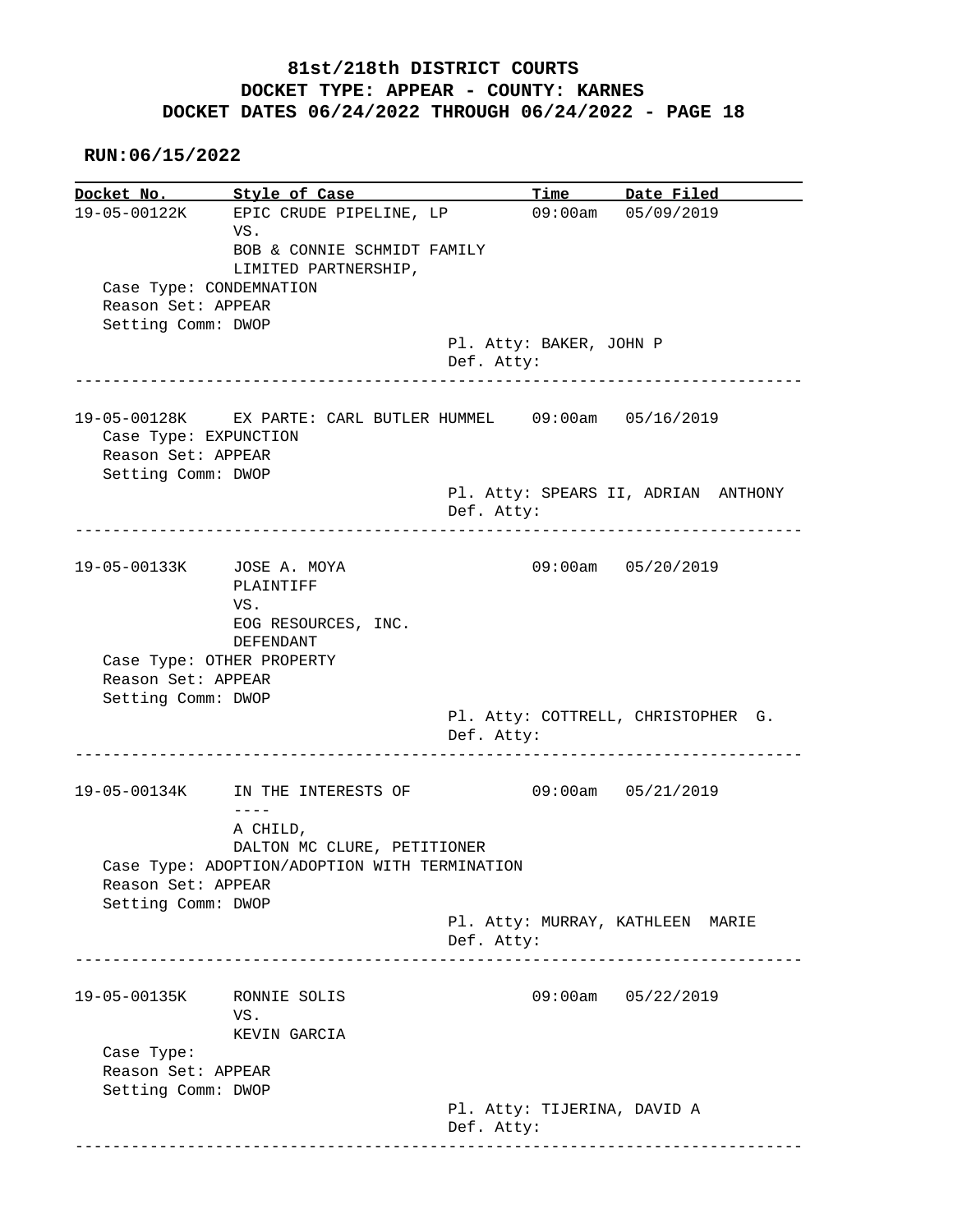**RUN:06/15/2022**

**Docket No. Style of Case Time Date Filed**  19-05-00136K EPIC CRUDE PIPELINE, LP 09:00am 05/23/2019 PLAINTIFF VS. SKOTARA LP, SIMON KOTARA AKA SAM KOTARA JR. AKA SIMON KOTARA JR. AND SUE ELLEN KOTARA AKA SUE GROTHUES KOTARA DEFENDANTS Case Type: CONDEMNATION Reason Set: APPEAR Setting Comm: DWOP Pl. Atty: BAKER, JOHN P Def. Atty: ------------------------------------------------------------------------------ 19-05-00137K LVNV FUNDING, LLC 09:00am 05/23/2019 PLAINTIFF VS. CARTY, RIGOBERTO DEFENDANT Case Type: CONTRACTS ACCOUNTS NOTES Reason Set: APPEAR Setting Comm: DWOP Pl. Atty: ANSHUL, ALEX Def. Atty: ------------------------------------------------------------------------------ 19-05-00142K IN THE MATTER OF THE MARRIAGE 09:00am 05/28/2019 **OF OF**  JULIAN GARZE, PETITIONER AND SARAH VINES, RESPONDENT Case Type: DIVORCE Reason Set: APPEAR Setting Comm: DWOP Pl. Atty: Def. Atty: ------------------------------------------------------------------------------ 19-05-00146K IN THE MATTER OF THE MARRIAGE 09:00am 05/31/2019 OF PAUL DEAN MCCOY AND CASSIE MARIE MCCOY Case Type: DIVORCE Reason Set: APPEAR Setting Comm: DWOP Pl. Atty: Def. Atty: ------------------------------------------------------------------------------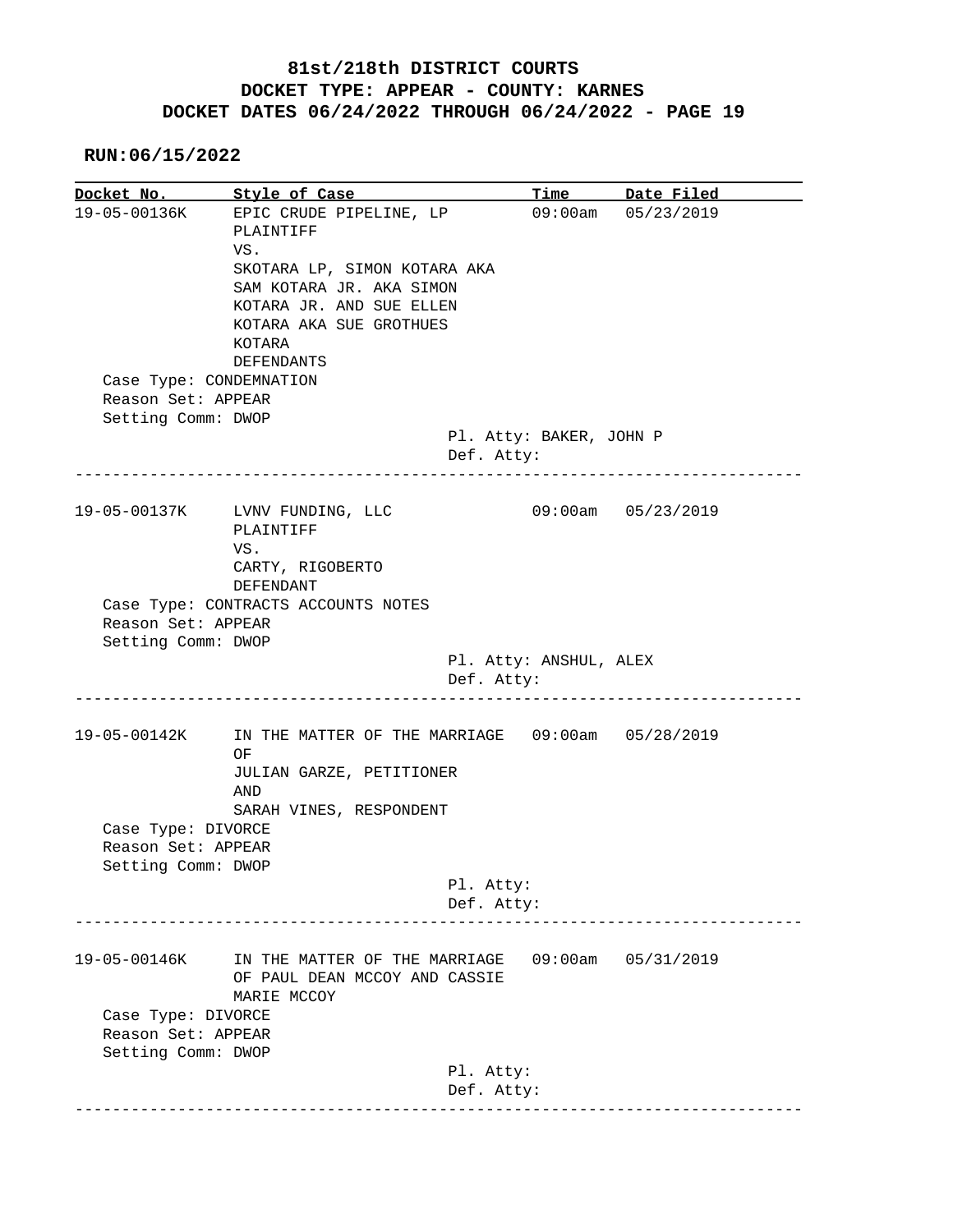**RUN:06/15/2022**

**Docket No. Style of Case Time Date Filed**  19-06-00031TXK KARNES COUNTY 09:00am 06/18/2019 VS. KENT WAYNE MELLENBRUCHM, ET AL Case Type: TAX CASES Reason Set: APPEAR Setting Comm: DWOP Pl. Atty: BANKS, JOHN T. Def. Atty: ------------------------------------------------------------------------------ 19-06-00159K PORTFOLIO RECOVERY ASSOCIATES, 09:00am 06/07/2019 LLC PLAINTIFF VS. LISA A. TREVINO DEFENDANT Case Type: DEBT/CONTRACT - DEBT/CONTRACT Reason Set: APPEAR Setting Comm: DWOP Pl. Atty: HALE, MEGAN KATHLEEN Def. Atty: ------------------------------------------------------------------------------ 19-06-00174K JEFFERSON CAPITAL SYSTEMS, LLC 09:00am 06/18/2019 VS. JORDAN MCINTOSH AND SAMANTHA POSAS Case Type: DEBT/CONTRACT - OTHER Reason Set: APPEAR Setting Comm: DWOP Pl. Atty: ANSHUL, ALEX Def. Atty: ------------------------------------------------------------------------------ 19-08-00039TXK KARNES CITY ISD 09:00am 08/20/2019 VS. MARVIN LOUIS BANDUCH, JR. Case Type: TAX CASES Reason Set: APPEAR Setting Comm: DWOP Pl. Atty: GARCIA, JEFFREY M. Def. Atty: ------------------------------------------------------------------------------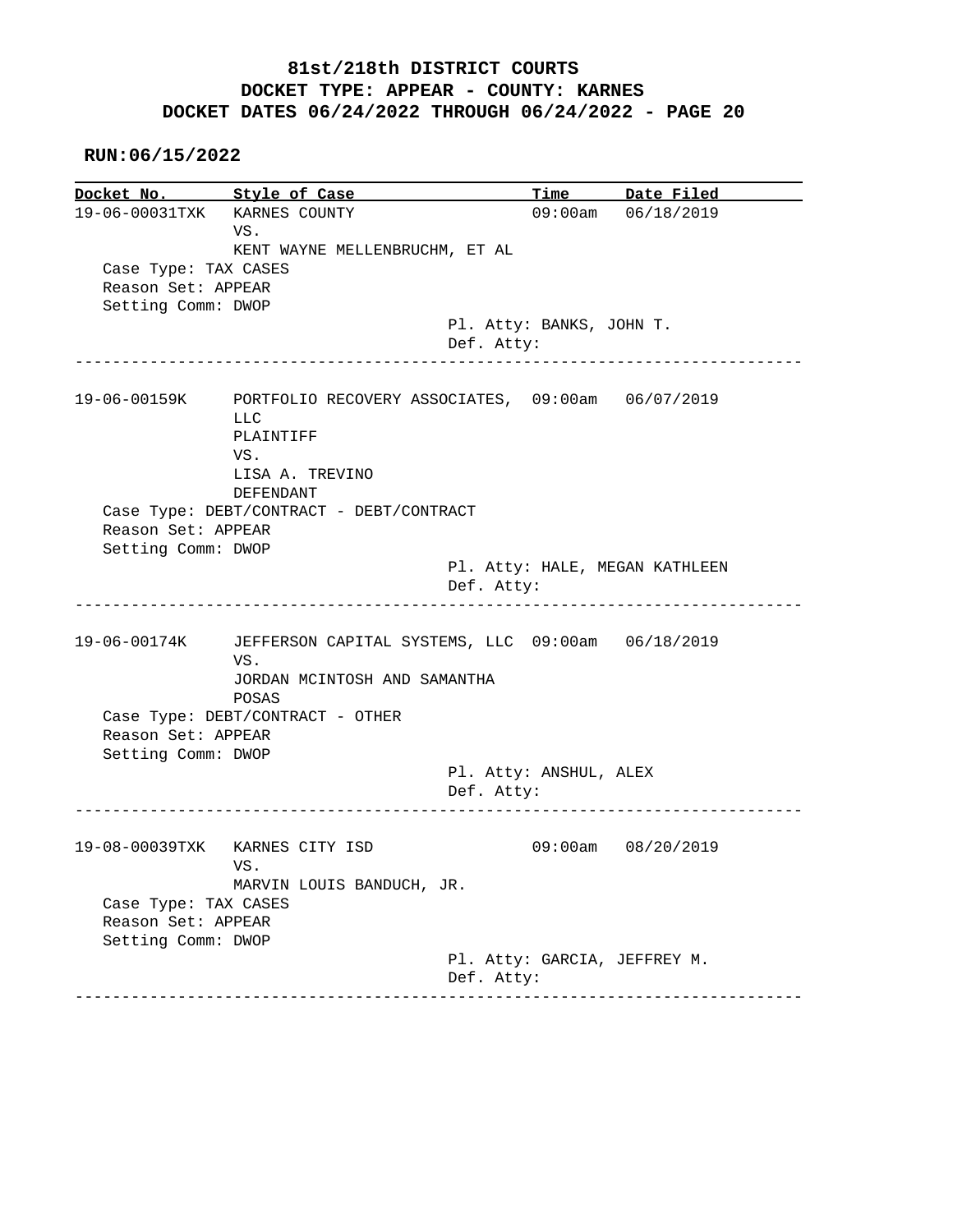|                    | Docket No. Style of Case                                      |                                         | Time Date Filed        |
|--------------------|---------------------------------------------------------------|-----------------------------------------|------------------------|
|                    | 19-08-00215K KD MANAGEMENT, LLC                               |                                         | 09:00am 08/09/2019     |
|                    | VS.                                                           |                                         |                        |
|                    | FREEDOM AIR CONDITIONING, L.P.                                |                                         |                        |
|                    | AND BCS ELECTRIC, LLC                                         |                                         |                        |
| Case Type: DAMAGES |                                                               |                                         |                        |
| Reason Set: APPEAR |                                                               |                                         |                        |
| Setting Comm: DWOP |                                                               |                                         |                        |
|                    |                                                               | Pl. Atty: GROOVER, ZACH                 |                        |
|                    |                                                               | Def. Atty:                              |                        |
|                    |                                                               |                                         |                        |
|                    | 19-08-00220K DISCOVER BANK                                    |                                         | $09:00am$ $08/14/2019$ |
|                    | PLAINTIFF                                                     |                                         |                        |
|                    | VS.                                                           |                                         |                        |
|                    | EUSEBIO MORALES,                                              |                                         |                        |
|                    | DEFENDANT                                                     |                                         |                        |
|                    | Case Type: DEBT/CONTRACT - OTHER                              |                                         |                        |
| Reason Set: APPEAR |                                                               |                                         |                        |
| Setting Comm: DWOP |                                                               |                                         |                        |
|                    |                                                               | Pl. Atty: HALE, MEGAN KATHLEEN          |                        |
|                    |                                                               | Def. Atty:                              |                        |
|                    | -------------------------                                     |                                         |                        |
|                    | 19-08-00222K DEERE & COMPANY                                  |                                         | 09:00am 08/19/2019     |
|                    | VS.                                                           |                                         |                        |
|                    | JAMES R. ALBERT                                               |                                         |                        |
|                    |                                                               |                                         |                        |
|                    |                                                               |                                         |                        |
|                    | Case Type: DEBT/CONTRACT - OTHER                              |                                         |                        |
| Reason Set: APPEAR |                                                               |                                         |                        |
| Setting Comm: DWOP |                                                               |                                         |                        |
|                    |                                                               | Pl. Atty: JENKINS, JODY D<br>Def. Atty: |                        |
|                    | --------------------                                          |                                         |                        |
|                    | 19-08-00229K IN THE MATTER OF THE MARRIAGE 09:00am 08/27/2019 |                                         |                        |
|                    | OF CHARLES EUGENE CRAWFORD                                    |                                         |                        |
|                    | AND VICKIE LANGLEY CRAWFORD                                   |                                         |                        |
|                    |                                                               |                                         |                        |
| Case Type: DIVORCE |                                                               |                                         |                        |
| Reason Set: APPEAR |                                                               |                                         |                        |
| Setting Comm: DWOP |                                                               | Pl. Atty: DAVIES, CHARLA D.             |                        |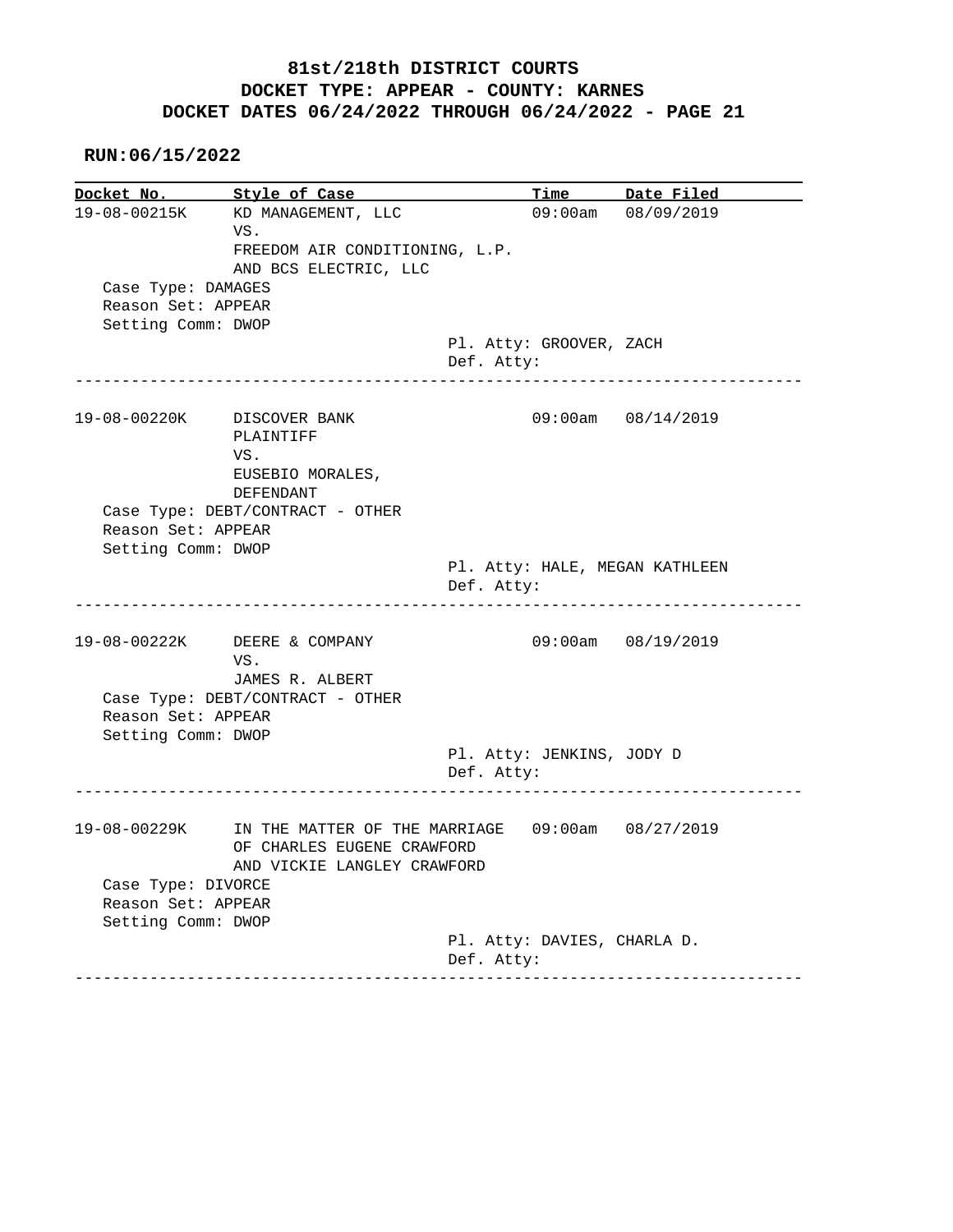**RUN:06/15/2022**

**Docket No.** Style of Case **Time** Date Filed 19-09-00044TXK KARNES COUNTY 09:00am 09/11/2019 VS. ANTON VINCENT GUZMAN AKA VINCENT ANTON GUZMAN ET AL. Case Type: TAX CASES Reason Set: APPEAR Setting Comm: DWOP Pl. Atty: BANKS, JOHN T. Def. Atty: BANKS, JOHN T. ------------------------------------------------------------------------------ 19-09-00047TXK KARNES COUNTY 09:00am 09/17/2019 VS. AMANDA ANN SEGURA Case Type: TAX CASES Reason Set: APPEAR Setting Comm: DWOP Pl. Atty: BANKS, JOHN T. Def. Atty: ------------------------------------------------------------------------------ 19-09-00049TXK KARNES COUNTY 09:00am 09/17/2019 VS. CHRISTOPHER PENA AKA CHRISTOPHER L. PENA, ET AL Case Type: TAX CASES Reason Set: APPEAR Setting Comm: DWOP Pl. Atty: BANKS, JOHN T. Def. Atty: ------------------------------------------------------------------------------ 19-09-00052TXK KARNES COUNTY 09:00am 09/19/2019 VS. MICHAEL ANTONY GARZA ARRIETA, ET AL. Case Type: TAX CASES Reason Set: APPEAR Setting Comm: DWOP Pl. Atty: BANKS, JOHN T. Def. Atty: ------------------------------------------------------------------------------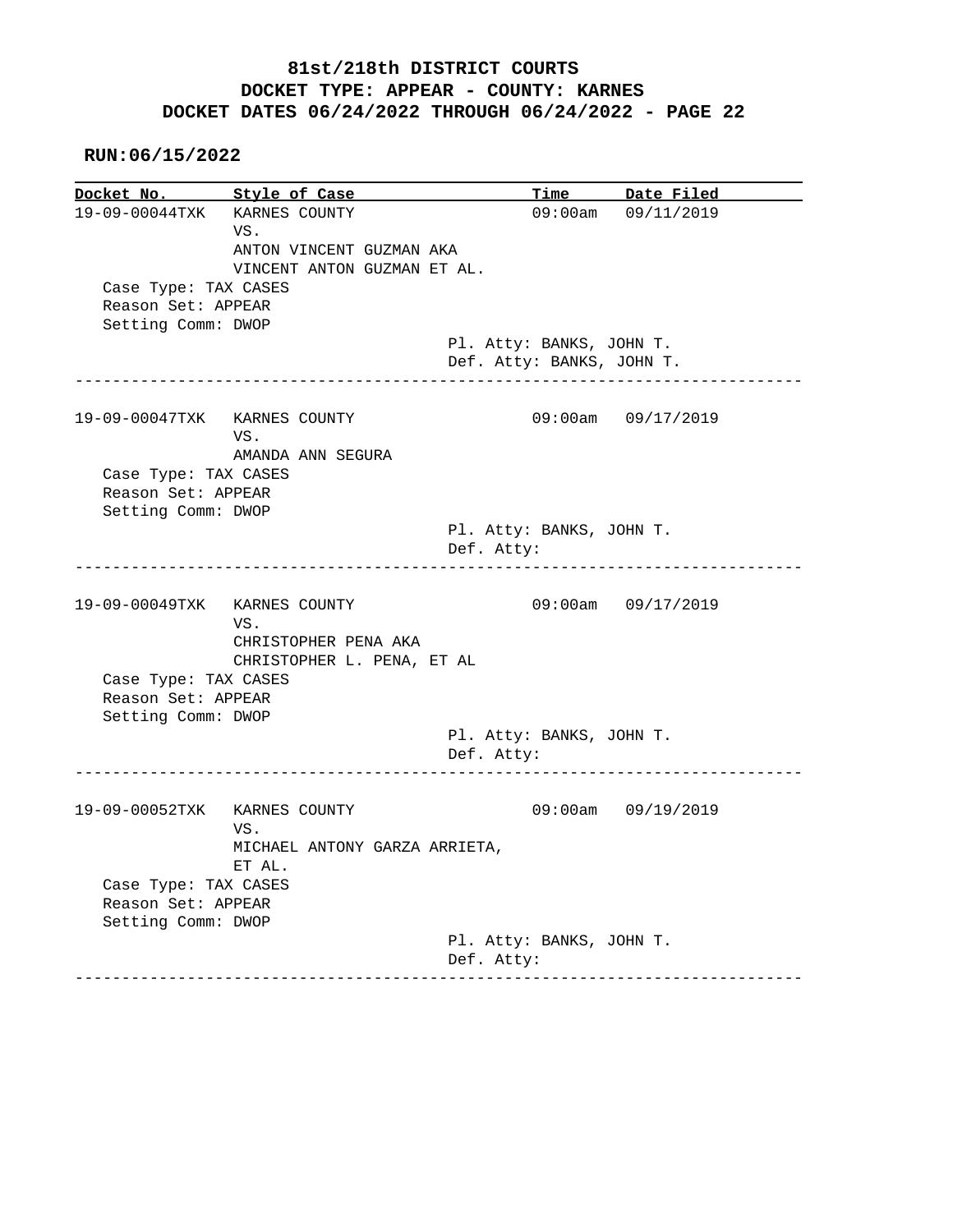#### **RUN:06/15/2022**

**Docket No. Style of Case Time Date Filed**  19-09-00056TXK KARNES COUNTY 09:00am 09/19/2019 VS. MARISA LINDA JARAMILLO Case Type: TAX CASES Reason Set: APPEAR Setting Comm: DWOP Pl. Atty: BANKS, JOHN T. Def. Atty: ------------------------------------------------------------------------------ 19-09-00058TXK KARNES COUNTY 09:00am 09/24/2019 VS. THOMAS A. MIKA Case Type: TAX CASES Reason Set: APPEAR Setting Comm: DWOP Pl. Atty: BANKS, JOHN T. Def. Atty: ------------------------------------------------------------------------------ 19-09-00237K IN THE MATTER OF THE MARRIAGE 09:00am 09/04/2019 OF CLAUDIA ANN KRAUSE AND JIMMY DON KRAUSE Case Type: DIVORCE Reason Set: APPEAR Setting Comm: DWOP Pl. Atty: PRO SE - KRAUSE, CLAUDIA ANN Def. Atty: MCWILLIAMS, DWAYNE ------------------------------------------------------------------------------ 19-09-00243K IN THE INTEREST OF J.D., C.D. 09:00am 09/10/2019 AND L.D., CHILDREN Case Type: PARENT/CHILD RELATIONSHIP Reason Set: APPEAR Setting Comm: DWOP Pl. Atty: TAPIA, JENNIFER R. Def. Atty: BAUER, BOYD W. ------------------------------------------------------------------------------ 19-10-00063TXK KARNES COUNTY 09:00am 10/10/2019 VS. UNKNOWN OWNERS AND SHAREHOLDERS OF CHILTON ENERGY, INC., A DEFUNCT TEXAS CORP. DBA CHILTON ENERGY Case Type: TAX CASES Reason Set: APPEAR Setting Comm: DWOP Pl. Atty: BANKS, JOHN T. Def. Atty: PARENT, DAVID ANTHONY ------------------------------------------------------------------------------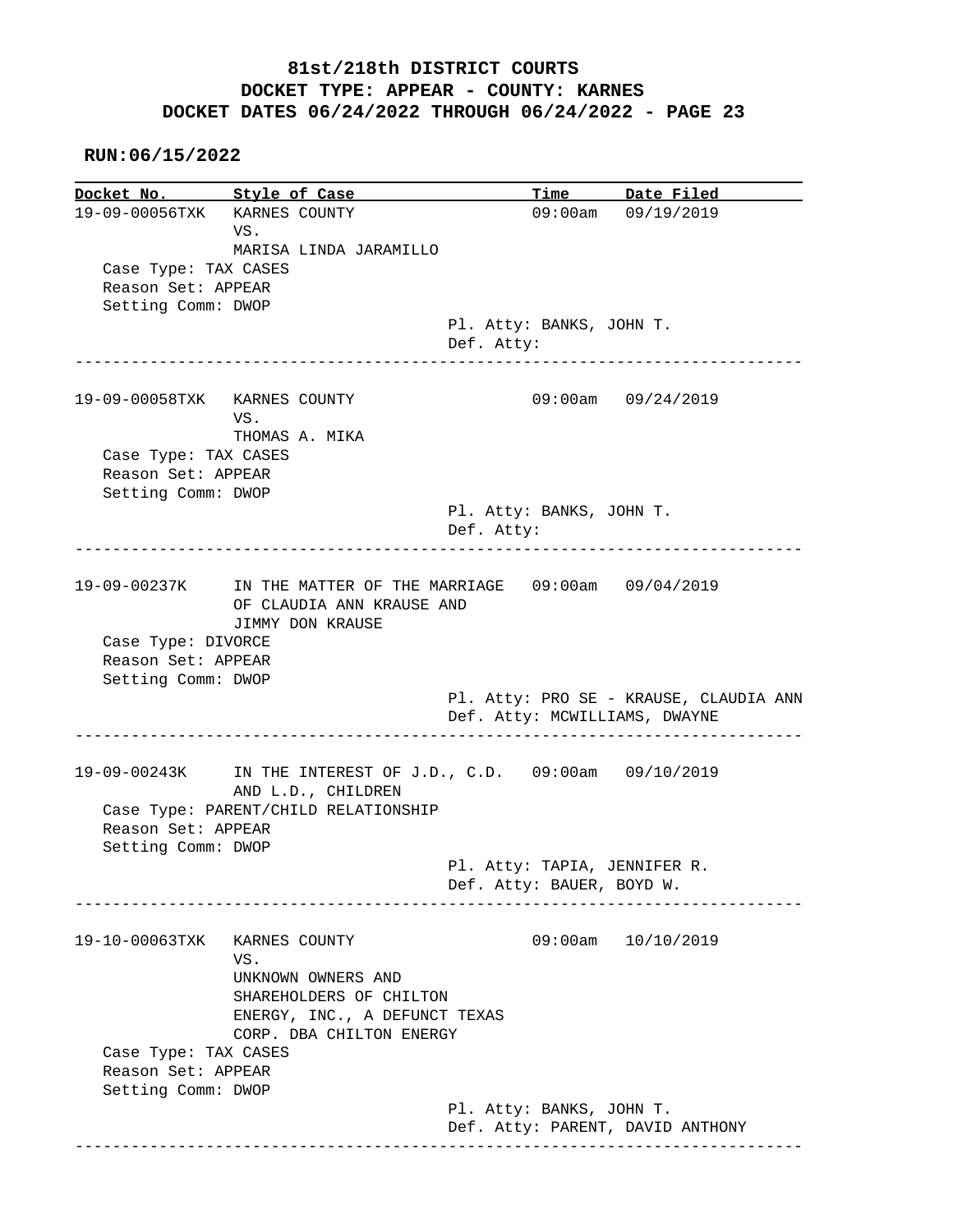**RUN:06/15/2022**

**Docket No.** Style of Case Time Date Filed 19-10-00069TXK KARNES COUNTY, ET AL 09:00am 10/10/2019 VS. PAUL J. TAYLOR, ET AL Case Type: TAX CASES Reason Set: APPEAR Setting Comm: DWOP Pl. Atty: BANKS, JOHN T. Def. Atty: PARENT, DAVID ANTHONY ------------------------------------------------------------------------------ 19-10-00070TXK KARNES COUNTY, 09:00am 10/10/2019 **VS** The Second Second Second Second Second Second Second Second Second Second Second Second Second Second Second Second Second Second Second Second Second Second Second Second Second Second Second Second Second Second Sec SYLVESTER OLVEDA, ET AL. Case Type: TAX CASES Reason Set: APPEAR Setting Comm: DWOP Pl. Atty: BANKS, JOHN T. Def. Atty: ------------------------------------------------------------------------------ 19-10-00071TXK KARNES COUNTY, 09:00am 10/10/2019 VS. LISA MILLER, ET AL. Case Type: TAX CASES Reason Set: APPEAR Setting Comm: DWOP Pl. Atty: BANKS, JOHN T. Def. Atty: ------------------------------------------------------------------------------ 19-10-00074TXK KARNES COUNTY, 09:00am 10/10/2019 VS. JESUS D. MANZANALES AKA JESUS D. MANSANALES, Case Type: TAX CASES Reason Set: APPEAR Setting Comm: DWOP Pl. Atty: BANKS, JOHN T. Def. Atty: ------------------------------------------------------------------------------ 19-10-00077TXK KARNES COUNTY 09:00am 10/17/2019 VS. ARGENTINA C. VILLARREAL AKA ARGENTINA CORTEZ Case Type: TAX CASES Reason Set: APPEAR Setting Comm: DWOP Pl. Atty: BANKS, JOHN T. Def. Atty: ------------------------------------------------------------------------------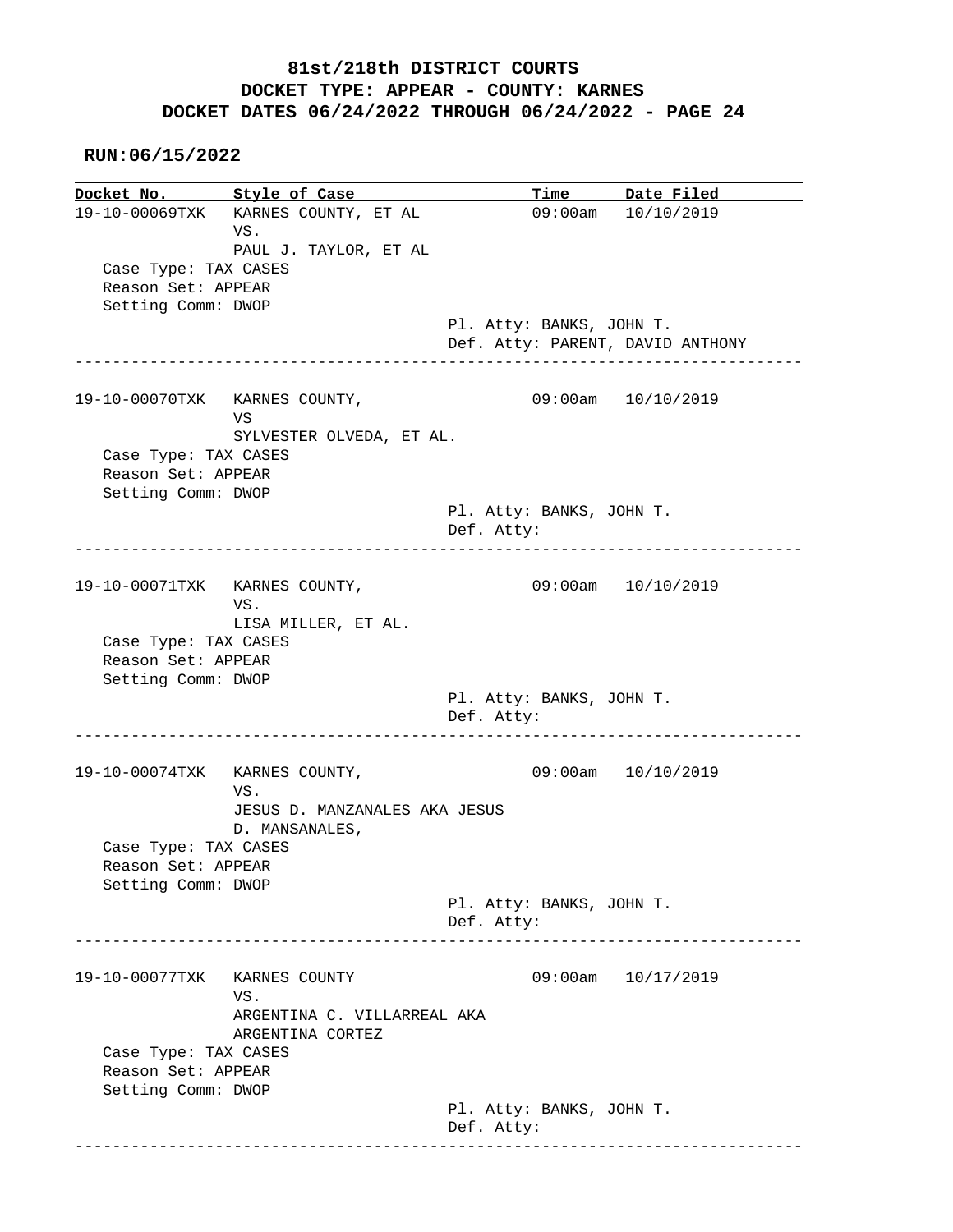|                          | Docket No. Style of Case                                      |                                  | Time Date Filed                                                               |
|--------------------------|---------------------------------------------------------------|----------------------------------|-------------------------------------------------------------------------------|
|                          | 19-10-00257K IN THE MATTER OF<br>CASEY LEE SCHUSTER,          |                                  | $09:00am$ $10/02/2019$                                                        |
|                          | Case Type: NONDISCLOSURE                                      |                                  |                                                                               |
| Reason Set: APPEAR       |                                                               |                                  |                                                                               |
| Setting Comm: DWOP       |                                                               |                                  |                                                                               |
|                          |                                                               | Pl. Atty:                        |                                                                               |
|                          |                                                               |                                  | Def. Atty: PRO SE - SCHUSTER, CASEY                                           |
|                          | 19-10-00277K IN THE MATTER OF THE MARRIAGE 09:00am 10/21/2019 |                                  |                                                                               |
|                          | OF                                                            |                                  |                                                                               |
|                          | MERINA LINN TREJO                                             |                                  |                                                                               |
|                          | AND RANDY LEE TREJO                                           |                                  |                                                                               |
|                          |                                                               |                                  |                                                                               |
| Case Type: DIVORCE       |                                                               |                                  |                                                                               |
| Reason Set: APPEAR       |                                                               |                                  |                                                                               |
| Setting Comm: DWOP       |                                                               |                                  |                                                                               |
|                          |                                                               |                                  |                                                                               |
|                          |                                                               | ________________________________ | Pl. Atty: PRO SE - TREJO, MERINA LINN<br>Def. Atty: PRO SE - TREJO, RANDY LEE |
| 19-10-00286K ERNEST CRUZ |                                                               |                                  | 09:00am 10/30/2019                                                            |
|                          | V.                                                            |                                  |                                                                               |
|                          | MAIME THOMSON, HER UNKNOWN                                    |                                  |                                                                               |
|                          | SUCESSORS, HEIRS, DEVISEES                                    |                                  |                                                                               |
|                          | AND LEGAL REPRESENTATIVES                                     |                                  |                                                                               |
| Case Type: QUIET TITLE   |                                                               |                                  |                                                                               |
| Reason Set: APPEAR       |                                                               |                                  |                                                                               |
| Setting Comm: DWOP       |                                                               |                                  |                                                                               |
|                          |                                                               | Pl. Atty:<br>Def. Atty:          |                                                                               |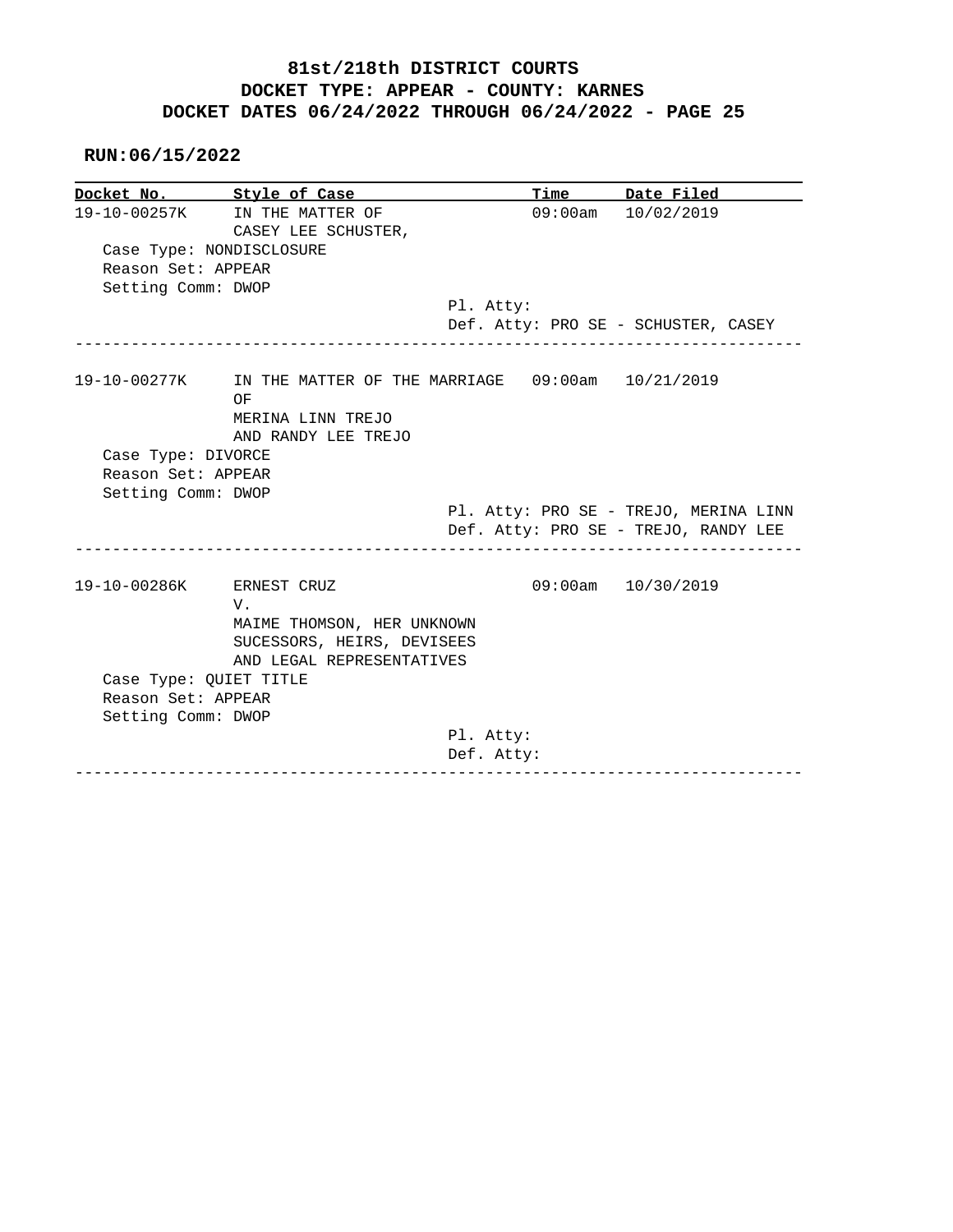|                                                                  | Docket No. Style of Case                                                                                                                                              |                             | Time Date Filed                                                                                                                              |
|------------------------------------------------------------------|-----------------------------------------------------------------------------------------------------------------------------------------------------------------------|-----------------------------|----------------------------------------------------------------------------------------------------------------------------------------------|
| 19-10-00287K                                                     | RITA ELLISON JOHNSTON, BRENDA<br>WEBB LANIER, PAUL WEBB, NANCY<br>ELLISON KINSEY, CARLA<br>LOVELACE, GLENN EDWARD<br>ELLISON AND DR. REX A.<br>AMONETTE<br>DEFENDANTS |                             | $09:00am$ $10/30/2019$                                                                                                                       |
| Reason Set: APPEAR                                               | Case Type: CONTRACTS ACCOUNTS NOTES                                                                                                                                   |                             |                                                                                                                                              |
| Setting Comm: DWOP                                               |                                                                                                                                                                       |                             |                                                                                                                                              |
|                                                                  |                                                                                                                                                                       |                             | Pl. Atty: BLEVINS, JR., BRYAN O.<br>Pl. Atty: BLEVINS, JR., BRYAN O.<br>Pl. Atty: BLEVINS, JR., BRYAN O.<br>Pl. Atty: BLEVINS, JR., BRYAN O. |
|                                                                  |                                                                                                                                                                       |                             | Pl. Atty: BLEVINS, JR., BRYAN O.                                                                                                             |
|                                                                  |                                                                                                                                                                       |                             | Pl. Atty: BLEVINS, JR., BRYAN O.                                                                                                             |
|                                                                  |                                                                                                                                                                       |                             | Pl. Atty: BLEVINS, JR., BRYAN O.                                                                                                             |
|                                                                  |                                                                                                                                                                       |                             | Pl. Atty: BLEVINS, JR., BRYAN O.                                                                                                             |
|                                                                  |                                                                                                                                                                       | Def. Atty: NEWMAN, JASON A. |                                                                                                                                              |
|                                                                  |                                                                                                                                                                       |                             | Def. Atty: THERIOT, ROBERT L.                                                                                                                |
|                                                                  | VS.                                                                                                                                                                   |                             | 09:00am 11/04/2019                                                                                                                           |
| Case Type: TAX CASES<br>Reason Set: APPEAR<br>Setting Comm: DWOP | IRENE PEREZ, ET AL.                                                                                                                                                   |                             |                                                                                                                                              |
|                                                                  |                                                                                                                                                                       | Pl. Atty: BANKS, JOHN T.    |                                                                                                                                              |
|                                                                  |                                                                                                                                                                       | Pl. Atty: BANKS, JOHN T.    |                                                                                                                                              |
|                                                                  |                                                                                                                                                                       | Pl. Atty: BANKS, JOHN T.    |                                                                                                                                              |
|                                                                  |                                                                                                                                                                       | Pl. Atty: BANKS, JOHN T.    |                                                                                                                                              |
|                                                                  |                                                                                                                                                                       | Pl. Atty: BANKS, JOHN T.    |                                                                                                                                              |
|                                                                  |                                                                                                                                                                       | Pl. Atty: BANKS, JOHN T.    |                                                                                                                                              |
|                                                                  |                                                                                                                                                                       |                             | Def. Atty: TAPIA, JENNIFER R.                                                                                                                |
|                                                                  |                                                                                                                                                                       |                             | Def. Atty: TAPIA, JENNIFER R.<br>Def. Atty: TAPIA, JENNIFER R.                                                                               |
|                                                                  |                                                                                                                                                                       |                             |                                                                                                                                              |
| 19-11-00316K                                                     | IN THE INTEREST OF ROSALIE<br>GRACE ARENAS, A CHILD                                                                                                                   |                             | $09:00am$ $11/19/2019$                                                                                                                       |
| Reason Set: APPEAR<br>Setting Comm: DWOP                         | Case Type: PARENT/CHILD RELATIONSHIP                                                                                                                                  |                             |                                                                                                                                              |
|                                                                  |                                                                                                                                                                       | Pl. Atty: BARRERA, GRACE C. |                                                                                                                                              |